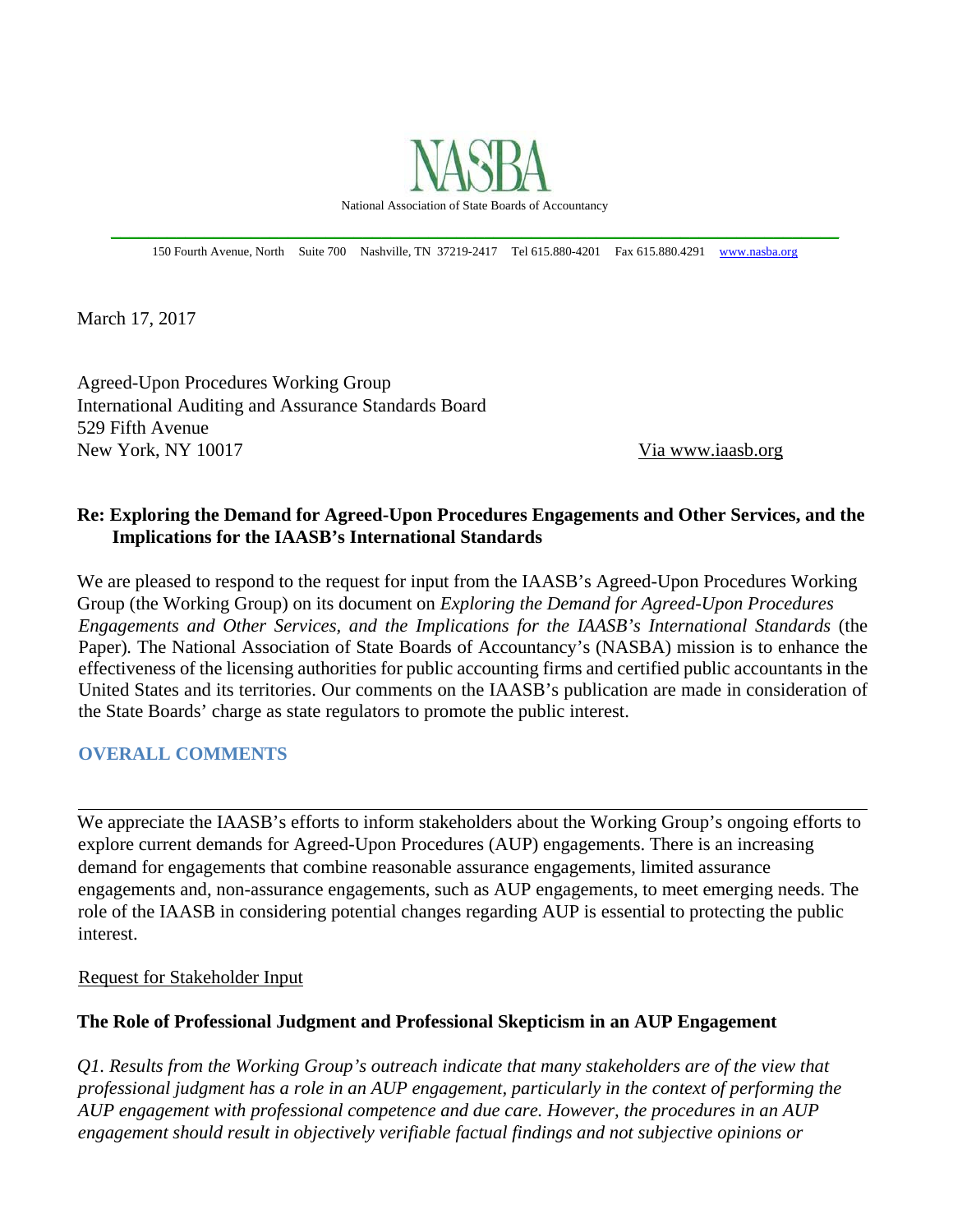IAASB Agreed-Upon Procedures Working Group March 17, 2017 Page 2 of 23

*conclusions. Is this consistent with your views on the role of professional judgment in an AUP engagement? If not, what are your views on the role of professional judgment in an AUP engagement?* 

*Q2. Should revised ISRS 4400 include requirements relating to professional judgment? If yes, are there any unintended consequences of doing so?* 

The role of professional judgment for a professional accountant engaged in public practice is critical to an AUP engagement. It is a responsibility of the practitioner to perform such an engagement with professional competence and due care, and the exercise of professional judgment is an important part of this responsibility. Professional judgment may be required, for example, when assessing whether the design and purpose of the AUP engagement are appropriate for the intended users in particular circumstances, and whether certain optional items should be included in the report. Furthermore, procedures in an AUP engagement should be substantive, meaningful and within the expertise of the practitioner. Procedures to be performed should result in reasonably consistent findings, and the specific subject matter to which the procedures are to be applied should be subject to reasonably consistent measurement. To achieve this, the practitioner should exercise professional judgment. Therefore, we believe that a requirement to apply professional judgment where appropriate should be included in the standard. However, we do agree with the Working Group's statement that the result of performing an AUP engagement should be based on verifiable factual findings and not subjective opinions or conclusions.

The US AICPA Standard on Agreed-Upon Procedures Engagements, AT Section 201.16 of Codification of Statements on Standards for Attestation Engagements provides that a practitioner should not agree to perform procedures that are "overly subjective and thus possibly open to varying interpretations".

We do not anticipate any unintended consequences of including requirements relating to professional judgment in ISRS 4400; however, the standard should avoid using terms that imply subjectivity in describing the procedures and forming conclusions (i.e., avoid the use of subjective words such as "reasonable", "material", etc., as discussed later in the Paper).

# **The Independence of the Professional Accountant**

# *Q3. What are your views regarding practitioner independence for AUP engagements? Would your views change if the AUP report is restricted to specific users?*

The Working Group has concluded tentatively that independence is not required for an AUP engagement. The Paper notes that the International Ethics Standards Board of Accountants (IESBA) does not require a practitioner to be independent to perform a non-assurance engagement such as the AUP engagement. The IESBA Code of Ethics for Professional Accountants requires practitioners to be objective, but not independent, and not to compromise their professional judgment because of bias, conflicts of interest or undue influence. The Paper posits that independence goes beyond objectivity and comprises both independence of mind and in appearance. Independence of mind is defined in the Paper as: "the state of mind that permits the expression of a conclusion without being affected by influences that compromise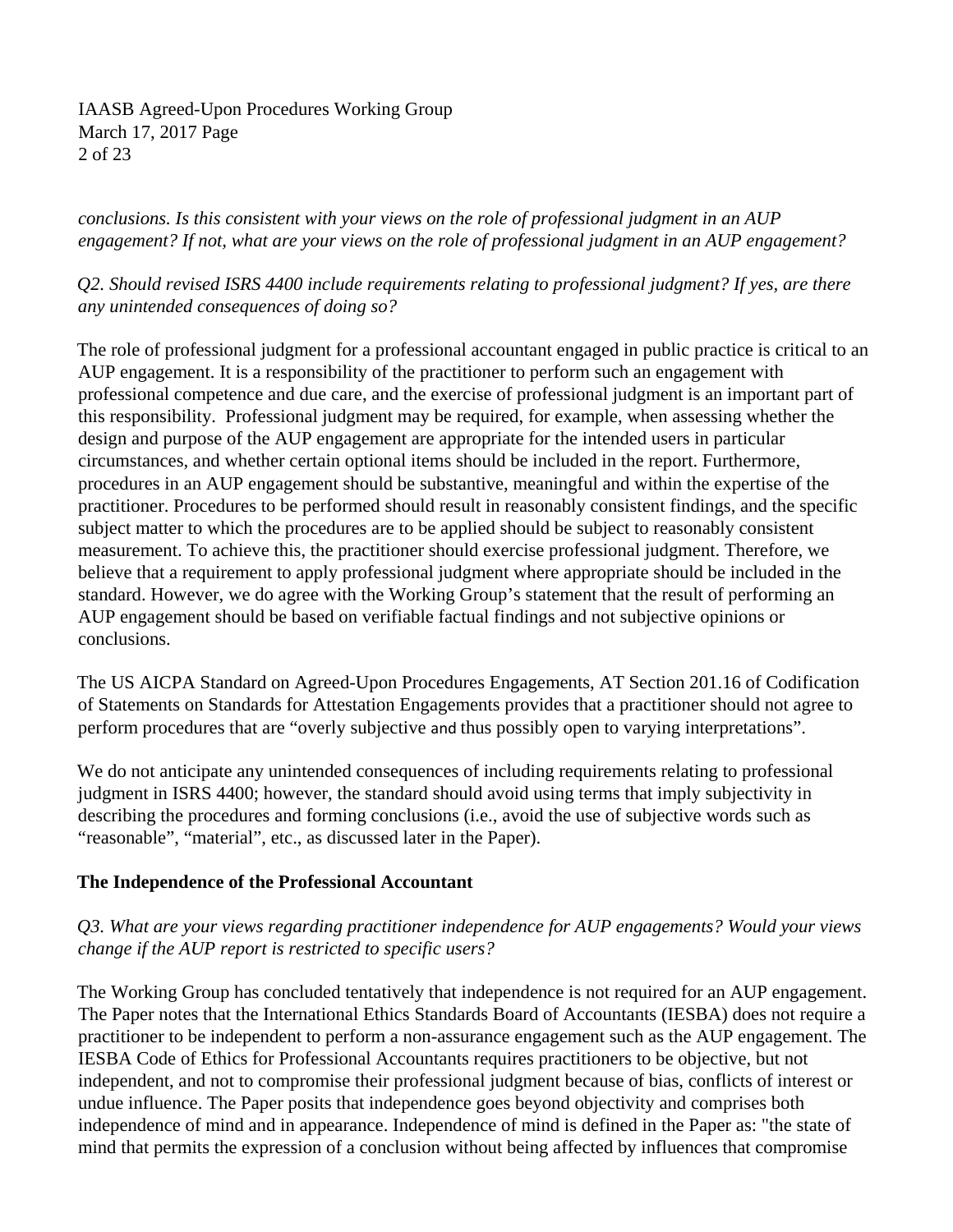IAASB Agreed-Upon Procedures Working Group March 17, 2017 Page 3 of 23

professional judgment, thereby allowing an individual to act with integrity, and exercise objectivity and professional skepticism." Independence in appearance is defined as "the avoidance of facts and circumstances that are so significant that a reasonable and informed third party would be likely to conclude, weighing all the specific facts and circumstances, that a firm's, or a member of the audit or assurance team's, integrity, objectivity or professional skepticism has been compromised."

As outlined in the AICPA Standard on Agreed-Upon Procedures Engagements, AT Section 201 and the Uniform Accountancy Act in the United States, the AUP engagement in the United States is considered an attest engagement. Thus, in our view the practitioner should be independent. AUP report users may include external parties such as banks, creditors, regulators and others that may require, expect and/or assume the practitioner to be independent. As noted in the paper (par. 4), investors or other providers of capital often request an entity to have an AUP engagement performed in lieu of an audit. The practitioner's independence is a significant differentiator that enhances the value of AUP services to users via greater credibility and reliability in the practitioner's findings.

In the interest of transparency, should the IAASB decide independence is not required for the AUP engagement, the practitioner's report should indicate the lack of independence and cite the ethical requirements that the practitioner was required to meet in lieu of independence.

# **Terminology in Describing Procedures and Reporting Factual Findings in an AUP Report**

*Q4. What are your views regarding a prohibition on unclear or misleading terminology with related guidance about what unclear or misleading terminology mean? Would your views change if the AUP report is restricted?* 

We agree that the standard should prohibit unclear or misleading terminology, and provide related information when needed.

In cases where such language is "required by law or regulation," the Working Group may require the practitioner to consider discussing with the engaging party and the user (the party that requires the use of such unclear or misleading terminology) whether it is possible to define the required terms with reference to the required procedures in the AUP report so that they are no longer unclear or misleading.

Alternatively, an assurance engagement (instead of an AUP engagement) may be requested. We agree with the position of the Working Group. These discussions can also be documented and agreed to in the engagement letter.

# **AUP Engagements on Non-Financial Information**

*Q5. What are your views regarding clarifying that the scope of ISRS 4400 includes non-financial information, and developing pre-conditions relating to competence to undertake an AUP engagement on non-financial information?*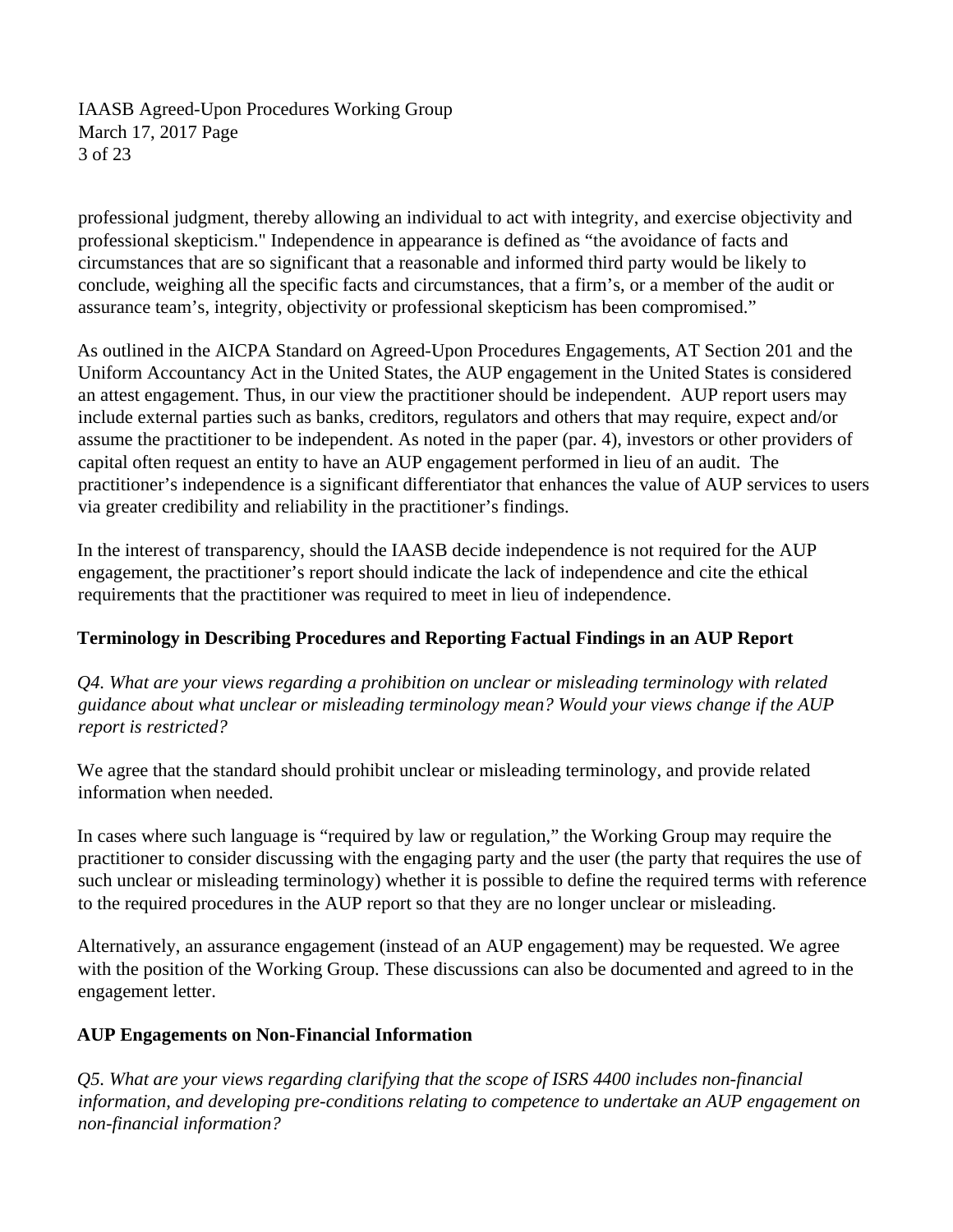IAASB Agreed-Upon Procedures Working Group March 17, 2017 Page 4 of 23

*Q6. Are there any other matters that should be considered if the scope is clarified to include nonfinancial information?* 

We agree that procedures relating to non-financial information and pre-conditions relating to the competence of a practitioner to undertake an AUP engagement should be included in the scope of the engagement. The practitioner should be satisfied that the procedures to be performed are substantive, meaningful, and within the expertise of the practitioner. The pre-conditions relating to competence to undertake an AUP engagement on non-financial information could include, for example, use of an expert to assist the practitioner in performing the AUP engagement.

# **Using the Work of an Expert**

*Q7. Do you agree with the Working Group's views that ISRS 4400 should be enhanced, as explained above, for the use of experts in AUP engagements? Why or why not?* 

We acknowledge that ISA 620 includes requirements for the use of an expert and believe that these requirements should be tailored further in the context of AUP and incorporated in ISRS 4400.

We believe ISRS 4400 should include the following requirements with respect to the use of experts:

- The professional accountant shall evaluate whether the professional accountant's expert has the necessary competence, capabilities and objectivity for the accountant's purposes.
- The professional accountant shall obtain a sufficient understanding of the field of expertise of the professional accountant's expert to enable the professional accountant to determine the nature, scope and objectives of that expert's work, and to evaluate the adequacy of that work for the professional accountant's purposes.

We also believe that ISRS 4400 should determine if there are different considerations when a professional accountant utilizes an internal or external expert.

Application guidance should indicate the extent to which a professional accountant may utilize an expert in performing all or most of an AUP engagement.

# **Format of the AUP Report**

*Q8. What are your views regarding the Working Group's suggestions for improvements to the illustrative AUP report?* 

*We would be particularly interested in receiving Illustrative reports that you believe communicate factual findings well.* 

If the IAASB decides that independence is required, we would suggest that the title of the report include a reference to the professional accountant's independence.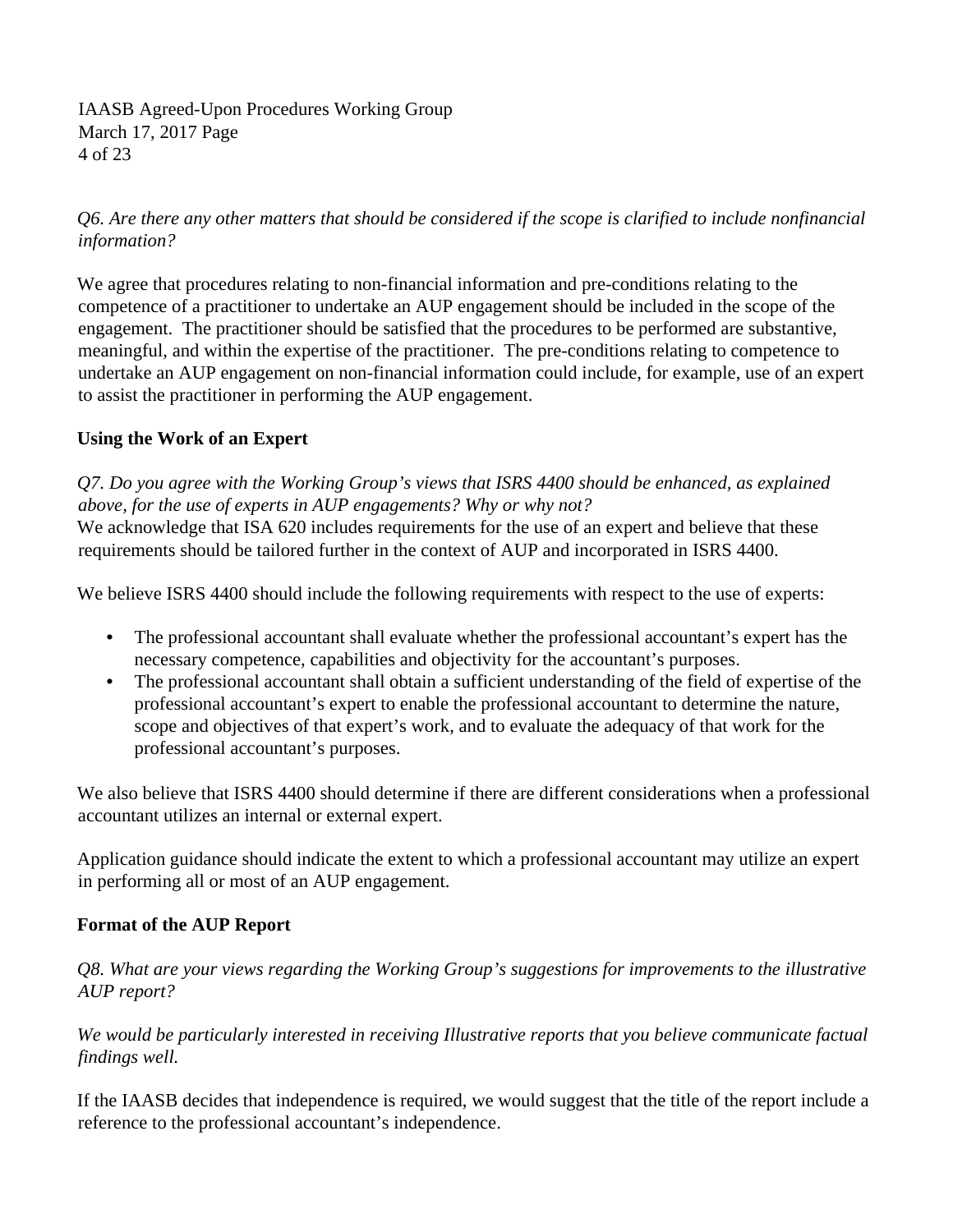IAASB Agreed-Upon Procedures Working Group March 17, 2017 Page 5 of 23

More illustrative guidance and additional examples of the AUP reports could be provided in the standard. Examples of such reports are attached in Appendix A and Appendix B.

# **AUP Report Restrictions – To Whom the AUP Report Should be Restricted**

*Q9. Do you agree that the AUP report can be provided to a party that is not a signatory to the engagement letter as long as the party has a clear understanding of the AUP and the conditions of the engagement? If not, what are your views?* 

We agree that the intended parties do not need to sign the engagement letter as long as each party has a clear understanding of the AUP and the conditions of the engagement. If an intended party does not sign the engagement letter, and if there is not a reference to a contractual procedure or regulation within the body of the AUP report, the AUP working papers should clearly document how the practitioner knows that the intended party is aware of the extent of the procedures performed. (e.g. a published guideline of expected procedures by a regulatory or oversight body exists).

# **AUP Report Restrictions – Three Possible Approaches to Restricting the AUP Report**

*Q10. In your view, which of the three approaches described in paragraph 44 is the most appropriate (and which ones are not appropriate)? Please explain.* 

The Paper states that ISRS 4400 requires that the practitioner's report include a statement that the AUP report is restricted to "those parties that have agreed to the procedures to be performed." The Working Group provided three approaches to address the needs of those agreeing to the procedures while mitigating the risks of misinterpretation of the AUP report by others.

We prefer the third approach listed in the Paper as it is not practical for a practitioner to control the distribution of the report. The intended use of the AUP report should be restricted to the parties that have a clear understanding of the AUP procedures and the conditions of the engagement to mitigate the risk of unintended reliance on the adequacy of the procedures performed by the practitioner.

This situation could also occur in practice when an engaging party requests that a practitioner perform specific procedures that the engaging party believes will be acceptable to a specific user but there is no communication with the user. The user may not accept the report as meeting its needs, however, this would ultimately be a matter for discussion between the engaging party and the practitioner. Accordingly, we believe the AUP report can be restricted to use of a specific party without communication with that party provided a legitimate purpose for requesting the AUP report exists.

# *Q11. Are there any other approaches that the Working Group should consider?*

The standard should contain a condition that a practitioner would not accept, or would withdraw from the engagement, if he/she becomes aware that the client intends to encourage or facilitate the use of the AUP report by parties other than the intended parties.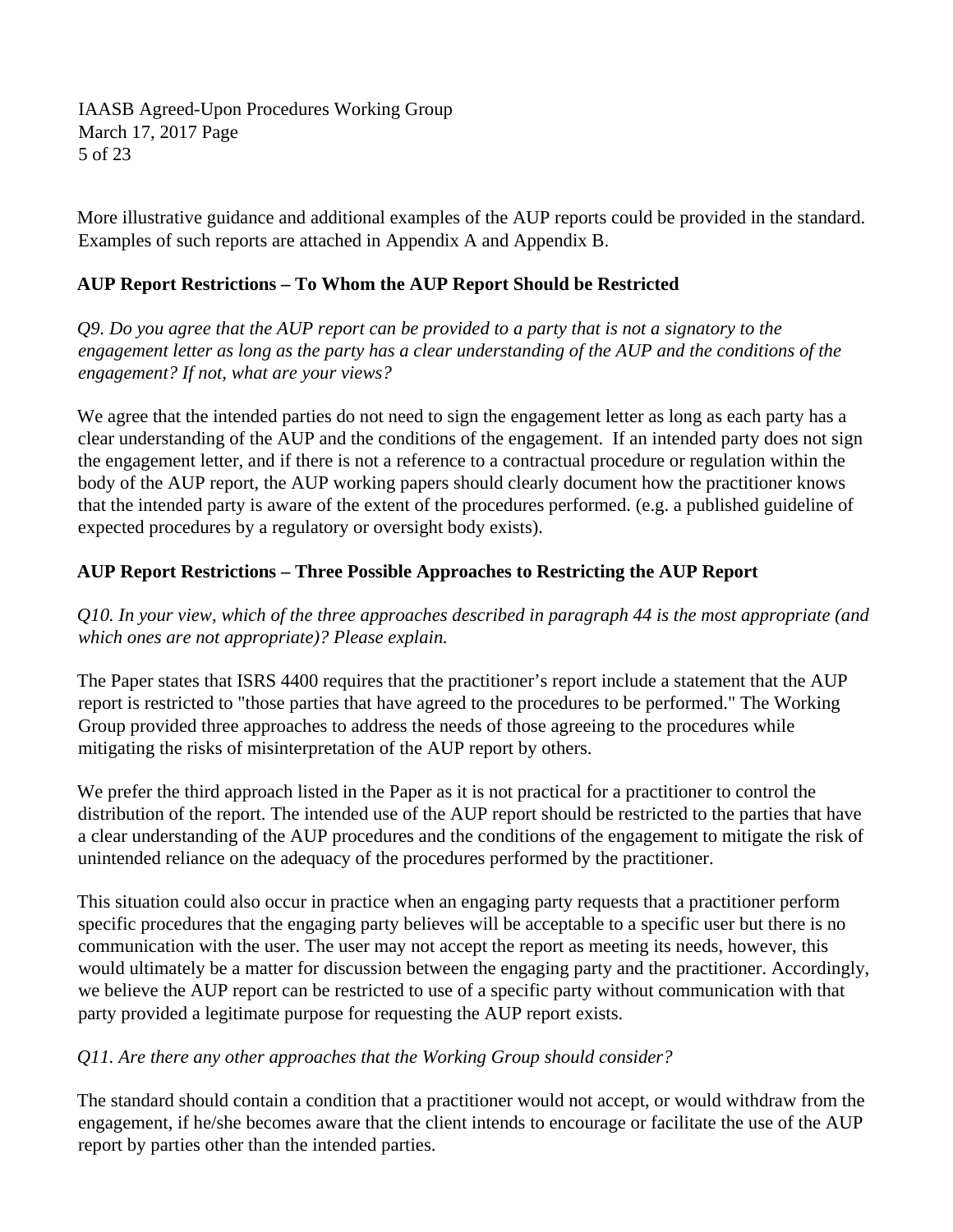IAASB Agreed-Upon Procedures Working Group March 17, 2017 Page 6 of 23

Additionally the standard should contain guidance for the professional accountant to consider if he/she believes the intent of the AUP engagement is to mislead or confuse the intended party about the results of the AUP.

# **Recommendations Made in Conjunction with AUP Engagements**

*Q12. Do you agree with the Working Group's view that recommendations should be clearly distinguished from the procedures and factual findings? Why or why not?* 

Making recommendations similar to a management comment letter could cause confusion as to the scope of work or level of assurance being provided. Recommendations may also contain judgmental or subjective language. We recommend that such recommendations be excluded from an AUP report. However, excluding such recommendations from the AUP report should not limit the ability of the practitioner to provide a separate management letter to the client.

# **Other Issues relating to ISRS 4400**

*Q13. Are there any other areas in ISRS 4400 that need to be improved to clarify the value and limitations of an AUP engagement? If so, please specify the area(s) and your views as to how it can be improved.* 

We are not aware of other areas ISRS 4400 that need to be improved.

# **Multi-Scope Engagements**

*Q14. What are your views as to whether the IAASB needs to address multi-scope engagements, and how should this be done? For example, would non-authoritative guidance be useful in light of the emerging use of these types of engagements?* 

We believe that one cannot make an AUP engagement a hybrid without jeopardizing some of its foundational conditions. Reports based on different types of professional standards would likely mislead the user as to the level of service provided on the subject matter of the report and such confusion would not be in the public interest. Therefore, if a request is made to perform a multi-scope engagement such work should be covered as separate engagements.

# *Q15. Do you agree with the Working Group's view that it should address issues within AUP engagements before it addresses multi-scope engagements?*

We believe that addressing the issues within AUP engagements should take priority over guidance on multi-scope engagements. Such guidance, when provided, could be limited to reinforcing the point that each component needs to comply with the standards applicable to it.

\* \* \*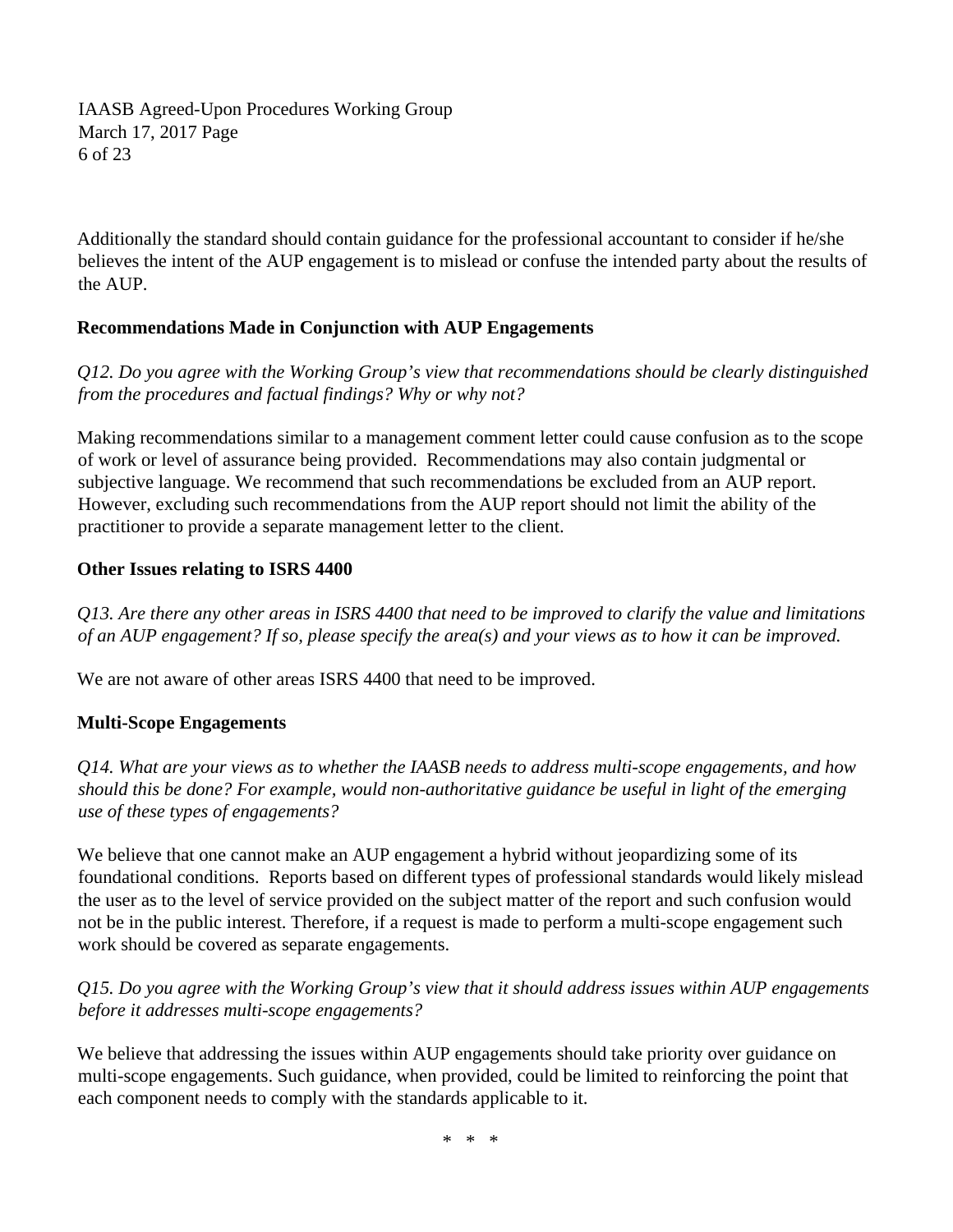IAASB Agreed-Upon Procedures Working Group March 17, 2017 Page 7 of 23

We appreciate the working relationship shared by the IAASB, NASBA and State Boards of Accountancy and look forward to our continued efforts to improve audit quality. Thank you for the opportunity to provide our perspectives on *Exploring the Demand for Agreed-Upon Procedures Engagements and Other Services, and the Implications for the IAASB's International Standards*. Our comments are intended to assist the IAASB in analyzing the relevant issues and potential impacts. Please let us know if we can be of any further assistance to this project. We encourage the IAASB to engage in active and transparent dialogue with commenters as proposed changes are considered.

Very truly yours,

Jeepe a Lan

Telford A. Lodden, CPA Ken L. Bishop

Jen L. Bohop

NASBA Chair NASBA President and CEO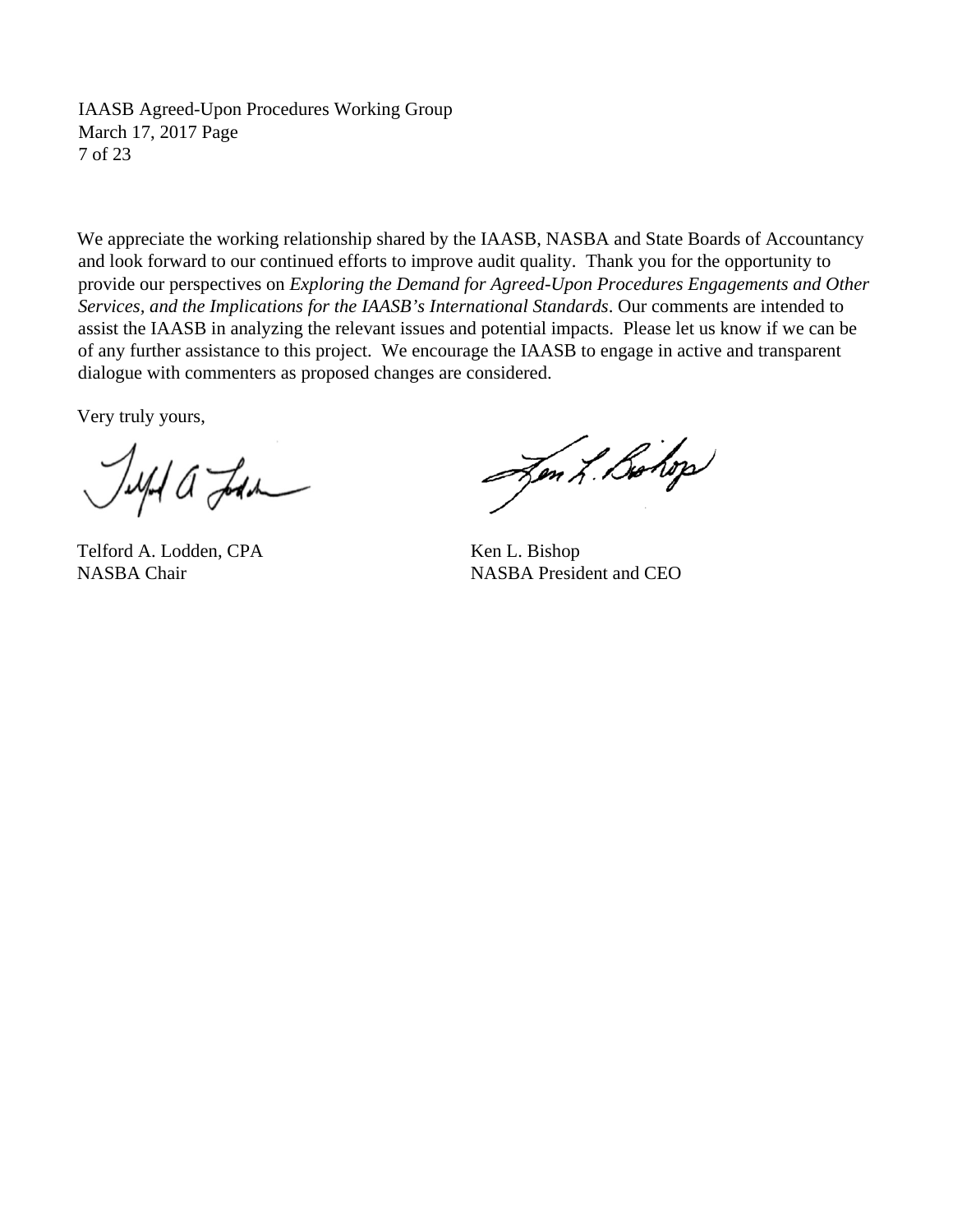**APPENDIX 1** 

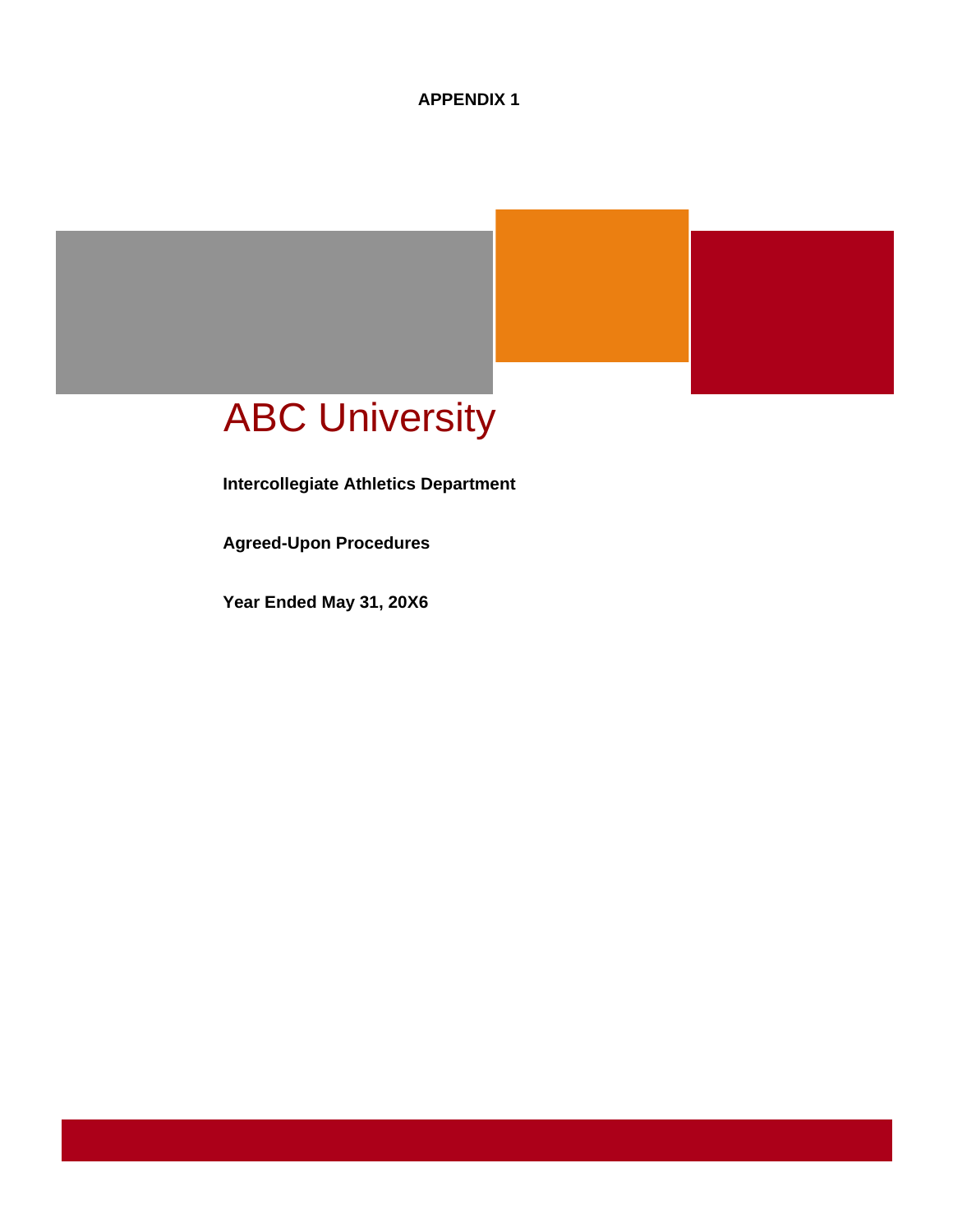# **INDEPENDENT ACCOUNTANT'S REPORT ON THE APPLICATION OF AGREED-UPON PROCEDURES**

Mr. Jones, President ABC University

We have performed the procedures enumerated below, which were agreed to by the President of ABC University (the University), solely to assist you in evaluating whether the accompanying Statement of Revenues and Expenses (the Statement) of the University is in compliance with National Collegiate Athletic Association (NCAA) Bylaw 6.2.3.1 for the year ended May 31, 20X6. The University's management is responsible for the Statement and the Statement's compliance with those requirements. This agreed-upon procedures engagement was conducted in accordance with attestation standards established by the American Institute of Certified Public Accountants. The sufficiency of these procedures is solely the responsibility of those parties specified in this report. Consequently, we make no representation regarding the sufficiency of the procedures described below either for the purpose for which this report has been requested or for any other purpose.

#### **Agreed-Upon Procedures Related to the Statement of Revenues and Expenses**

The procedures that we performed and our findings are as follows:

- a. We obtained the Statement for the year ended May 31, 20X6 as prepared by management. We recalculated amounts on the Statement, traced the amounts in the Statement to management's worksheets, and agreed the amounts on management's worksheets to the University's general ledger. We noted the scholarships and other expenses reported in the Statement were higher than the general ledger by \$X,XXX. We did not note any other exceptions.
- b. We compared and agreed each revenue category reported in the Statement during the reporting period to supporting schedules provided by the University.
- c. We compared and agreed a selection of five operating revenue receipts obtained from the above operating revenue categories and supporting schedules to supporting documentation provided by the University.
- d. We compared each major revenue account over XX% of the total revenues in the accompanying supporting schedules to corresponding amounts for the year ended May 31, 20X5 and obtained explanations from management for variances in excess of \$X,XXX. We were unable to compare revenues associated with the Athletics Department to budget as we were informed athletic revenues are not budgeted.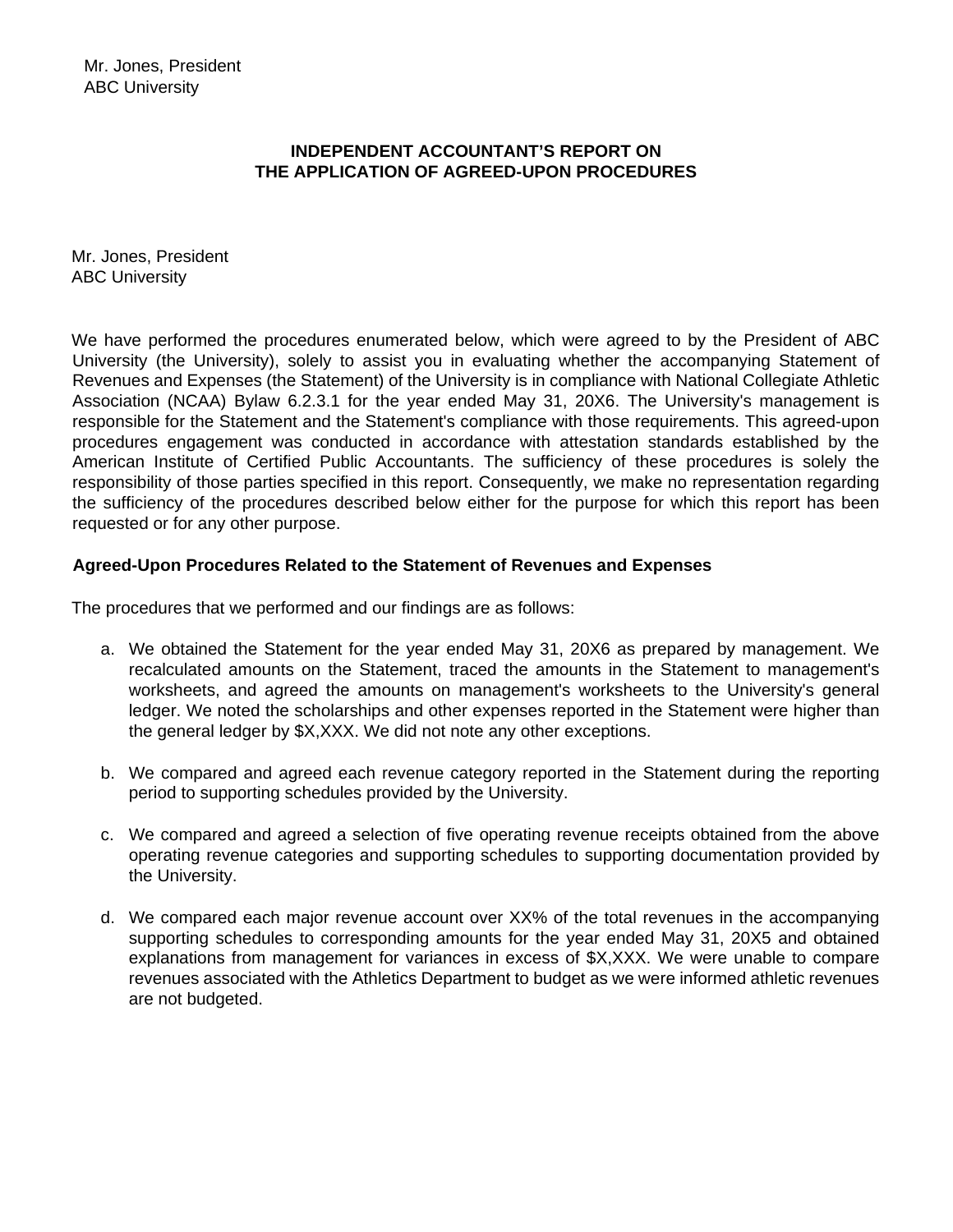We noted the following variances from the prior year in excess of \$X,XXX, along with explanations provided by management:

| <b>Category</b>                                          | May 31, 20X6<br>Actual | May 31, 20X5<br>Actual | Explanation                                                                                                                                                                                                                                                                                                                                                                                                                              |
|----------------------------------------------------------|------------------------|------------------------|------------------------------------------------------------------------------------------------------------------------------------------------------------------------------------------------------------------------------------------------------------------------------------------------------------------------------------------------------------------------------------------------------------------------------------------|
| Sports camps                                             | \$<br>XXX, XXX         | \$<br>XXX,XXX          | The increase in revenue is due to higher<br>enrollment in the men's soccer and<br>baseball camps, as well as an increase in<br>the number of soccer camps.                                                                                                                                                                                                                                                                               |
| Restricted gifts                                         | XXX,XXX                | XXX,XXX                | The increase in revenue is due to the<br>University increasing its<br>fundraising<br>activities from prior year.                                                                                                                                                                                                                                                                                                                         |
| Restricted - Booster<br>Clubs, including ticket<br>sales | XXX,XXX                | XXX,XXX                | The decrease in revenue is due to the<br>University setting up online vendor<br>accounts rather than collecting cash from<br>athletes to purchase apparel. In the prior<br>year, the cash collected from athletes was<br>recorded as miscellaneous income and<br>the apparel purchases were recorded as<br>supplies. In the current year, athletes are<br>responsible for purchases, resulting in a<br>decrease in miscellaneous income. |

- e. We compared and agreed each expense category reported in the Statement during the reporting period to supporting schedules provided by the University.
- f. We compared and agreed a selection of five expense invoices obtained from the above operating expense categories and supporting schedules to supporting documentation provided by the University.
- g. We compared each major expense account over XX% of the total expenses in the accompanying supporting schedules to corresponding amounts for the year ended May 31, 20X5 and budget estimates, and obtained explanations from management for variances in excess of \$X,XXX. We were unable to compare all expenses included on the Statement to budget, as we were informed the University does not budget all athletic expenses.

During the year ended May 31, 20X6, we were informed the Statement included expenses of \$X,XXX,XXX that were budgeted and \$X,XXX,XXX of expenses that were not budgeted.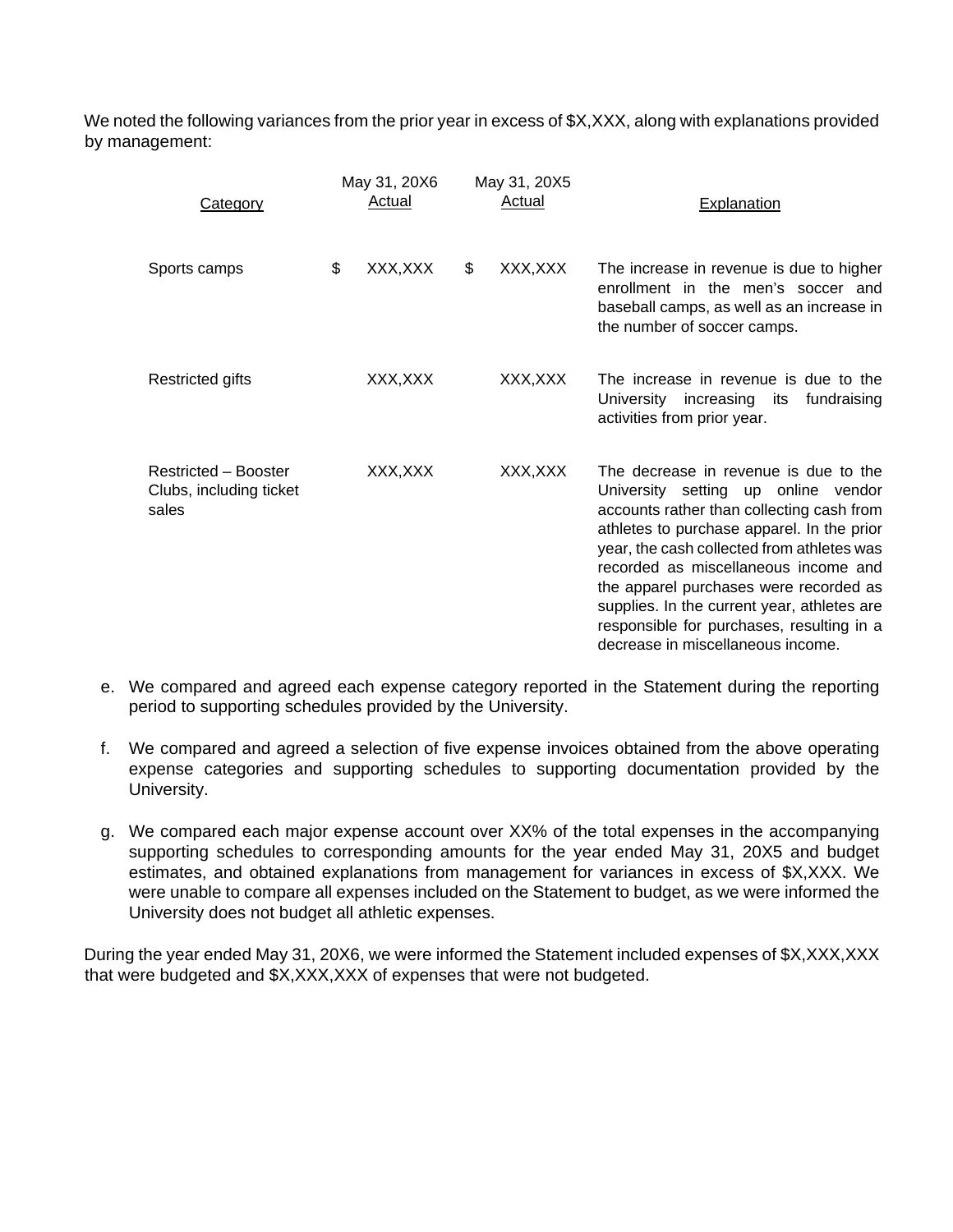For the expenses that we were informed were budgeted for the year ended May 31, 20X6, we noted the following variances in excess of \$X,XXX from the amount budgeted and/or the prior year:

| <b>Category</b>      | May 31, 20X6<br><u>Actual</u> | 20X6<br><b>Budget</b> | May 31, 20X5<br><u>Actual</u> | Explanation                                                                                                                                                                                                                                                                                                                                                                                                                                                                                                                            |
|----------------------|-------------------------------|-----------------------|-------------------------------|----------------------------------------------------------------------------------------------------------------------------------------------------------------------------------------------------------------------------------------------------------------------------------------------------------------------------------------------------------------------------------------------------------------------------------------------------------------------------------------------------------------------------------------|
| Coaches' salaries \$ | XXX, XXX                      | \$ XXX, XXX           | XXX,XXX<br>\$                 | The overall increase in salaries is due<br>to annual raises and bonuses, as well<br>as vacant positions in 20X5 filled<br>during 20X6. The budget variance<br>relates to vacant positions at the time<br>budgeting<br>that<br>were<br>filed<br>οf<br>unexpectedly during the reporting<br>period.                                                                                                                                                                                                                                      |
| Travel**             | XXX, XXX                      | XXX, XXX              | XXX, XXX                      | The fluctuation from prior year is due<br>to an increase in travel costs for<br>charter buses and an increased<br>number of away games during the<br>season. In addition, the University's<br>baseball team qualified for the NCAA<br>national tournament during 20X6 and<br>did not qualify in the prior year. The<br>University does not budget for all<br>travel due to the uncertainty of<br>location of tournaments or change in<br>game locations.                                                                               |
| Financial aid        | XXX, XXX                      | XXX, XXX              | XXX, XXX                      | The increase in scholarships relates<br>to the full use of aid allocated to the<br>Athletics Department. In the prior<br>amount allocated<br>the<br>year,<br>to<br>for<br>athletics<br>scholarships<br>was<br>significantly less. Additionally, the<br>University experienced an increase in<br>the room and board allowance due to<br>an increase in the number of days<br>incurred for men's hockey. The<br>University does not budget for<br>undergraduate scholarships which<br>represented \$X,XXX,XXX of total<br>financial aid. |

\*\*Amount represents the unrestricted portion of the expenditure category that was budgeted by the University.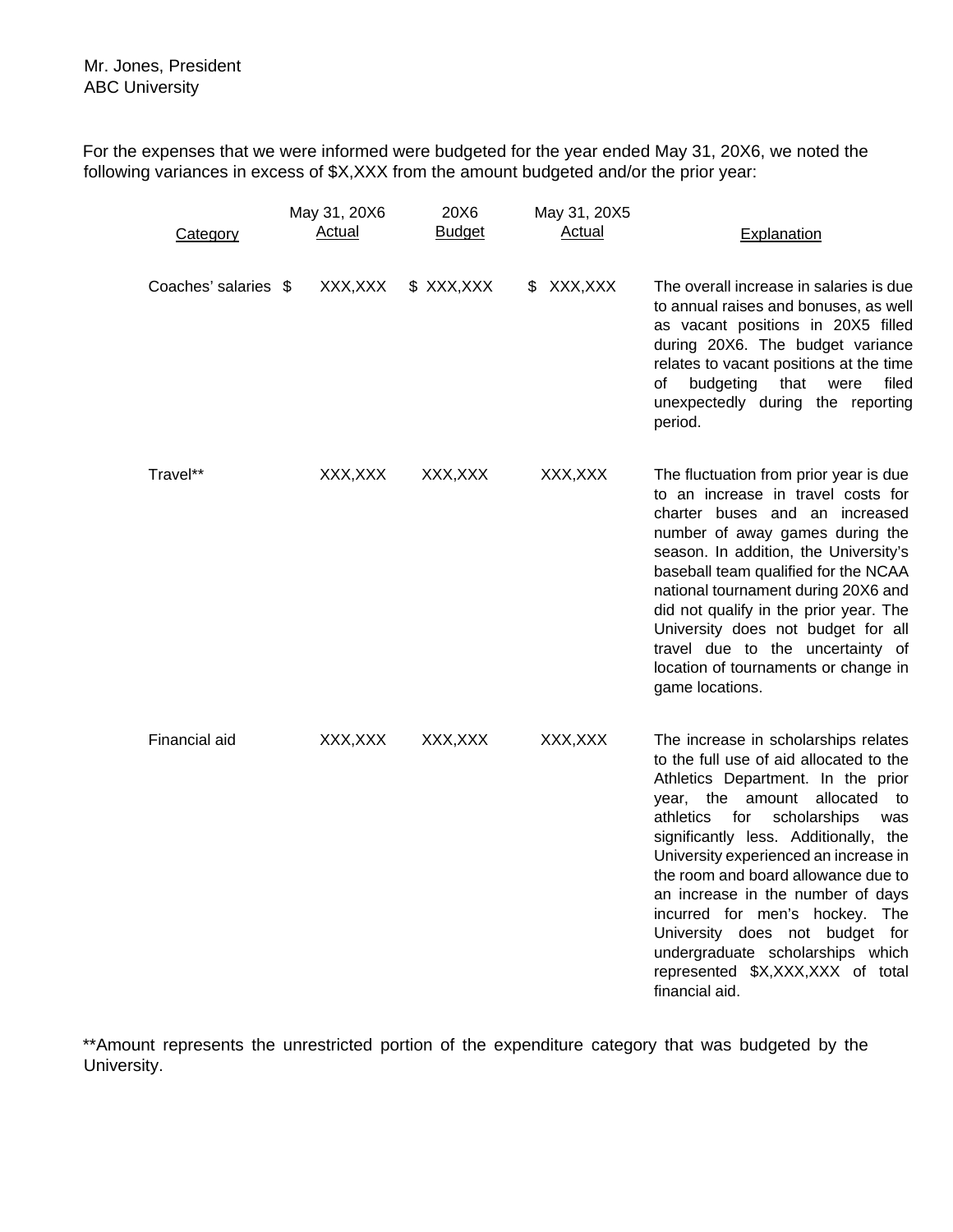h. We performed the following procedures for each category of revenue, listed below, that the University's accounting records indicate it received during the year ended May 31, 20X6, if applicable, as reported in the supporting schedules:

# **1. Ticket Sales**

- i. We were unable to obtain a schedule of tickets sold or a schedule of unsold tickets during the reporting period and, accordingly, we could not agree the related revenue reported by the University in the Statement and the related attendance figures.
- ii. We were unable to recalculate totals based on the aforementioned exception.

## **2. Student Fees**

Not applicable; supporting schedules indicated no associated revenues during the reporting period.

## **3. Guarantees**

Not applicable; supporting schedules indicated no associated revenues during the reporting period.

#### **4. Contributions**

- i. We compared the balance in each major revenue account per the general ledger to prior period amounts. We obtained and documented an understanding of any variations in excess of \$X,XXX (see "d" above). We were informed the University does not budget revenue for the Athletics Department. As a result, we were unable to compare each major revenue account to budget estimates.
- ii. We noted no contributions that constituted XX% or more of all contributions received for intercollegiate athletics during the reporting period, as recorded in the general ledger.

## **5. Compensation and Benefits Provided by a Third-Party**

Not applicable; supporting schedules indicated no associated revenues during the reporting period.

## **6. Direct State or Other Governmental Support**

Not applicable; supporting schedules indicated no associated revenues during the reporting period.

## **7. Direct Institutional Support**

Not applicable; supporting schedules indicated no associated revenues during the reporting period.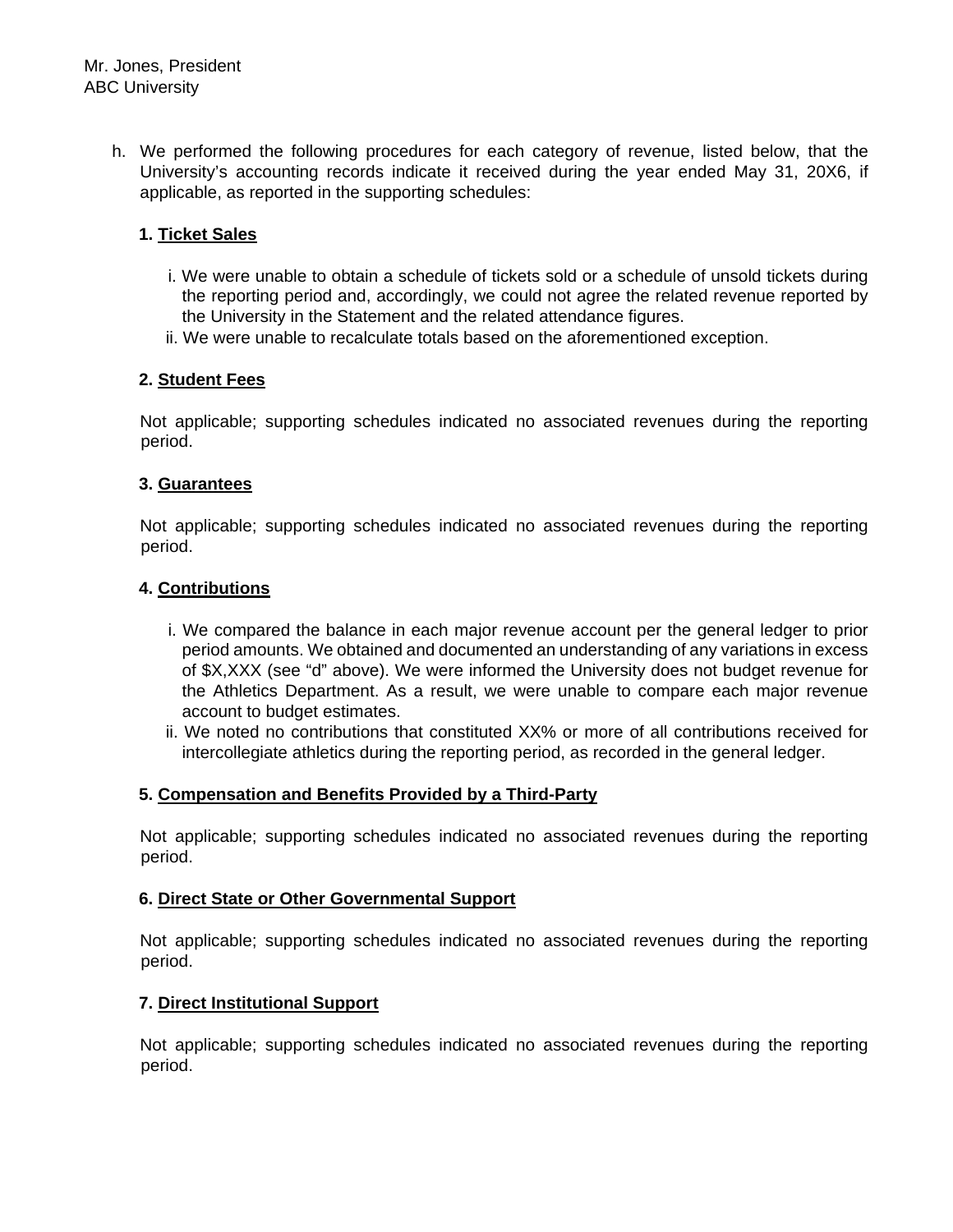# **8. Indirect Facilities and Administrative Support**

Not applicable; supporting schedules indicated no associated revenues during the reporting period.

## **9. NCAA/Conference Distributions Including All Tournament Revenues**

Not applicable; supporting schedules indicated no associated revenues during the reporting period.

## **10. Broadcast, Television, Radio and Internet Rights**

Not applicable; supporting schedules indicated no associated revenues during the reporting period.

## **11. Program Sales, Concessions, Novelty Sales and Parking**

i. We were unable to obtain a schedule of program sales, concessions, novelty sales and parking; thus, we were unable to recalculate totals.

#### **12. Royalties, Licensing, Advertisements and Sponsorships**

Not applicable; supporting schedules indicated no associated revenues during the reporting period.

#### **13. Sports Camp Revenues**

- i. We obtained sports camp contract(s) between the University and person(s) conducting institutional sports camps or clinics during the reporting period, as provided by management, to obtain an understanding of the University's methodology for recording revenues from sports camps.
- ii. We were unable to obtain complete schedules of camp participants from management; the missing schedules were primarily those related to baseball camps. Due to the lack of support, a complete population of camp participants could not be obtained for testing.
- iii. We selected a sample of five individual camp participant cash receipts from the schedule of sports camp participants provided by the University and compared each selection to the University's general ledger and/or the Statement.
- iv. We were unable to recalculate totals in the schedules due to the exception noted in 13.ii.

## **14. Endowment and Investment Income (Loss)**

- i. We obtained from management endowment agreements for all endowment income in the Statement to gain an understanding of the terms and conditions.
- ii. We compared and agreed the classification of use of endowment income (loss) reported in the Statement during the reporting period to the uses of income defined within the related endowment agreement in the Statement. During our testing, we noted that investment income (loss) attributable to scholarship funds designated for the intercollegiate athletic department was not included in the Statement originally provided by management. Management revised the Statement to include the \$X,XXX of related losses.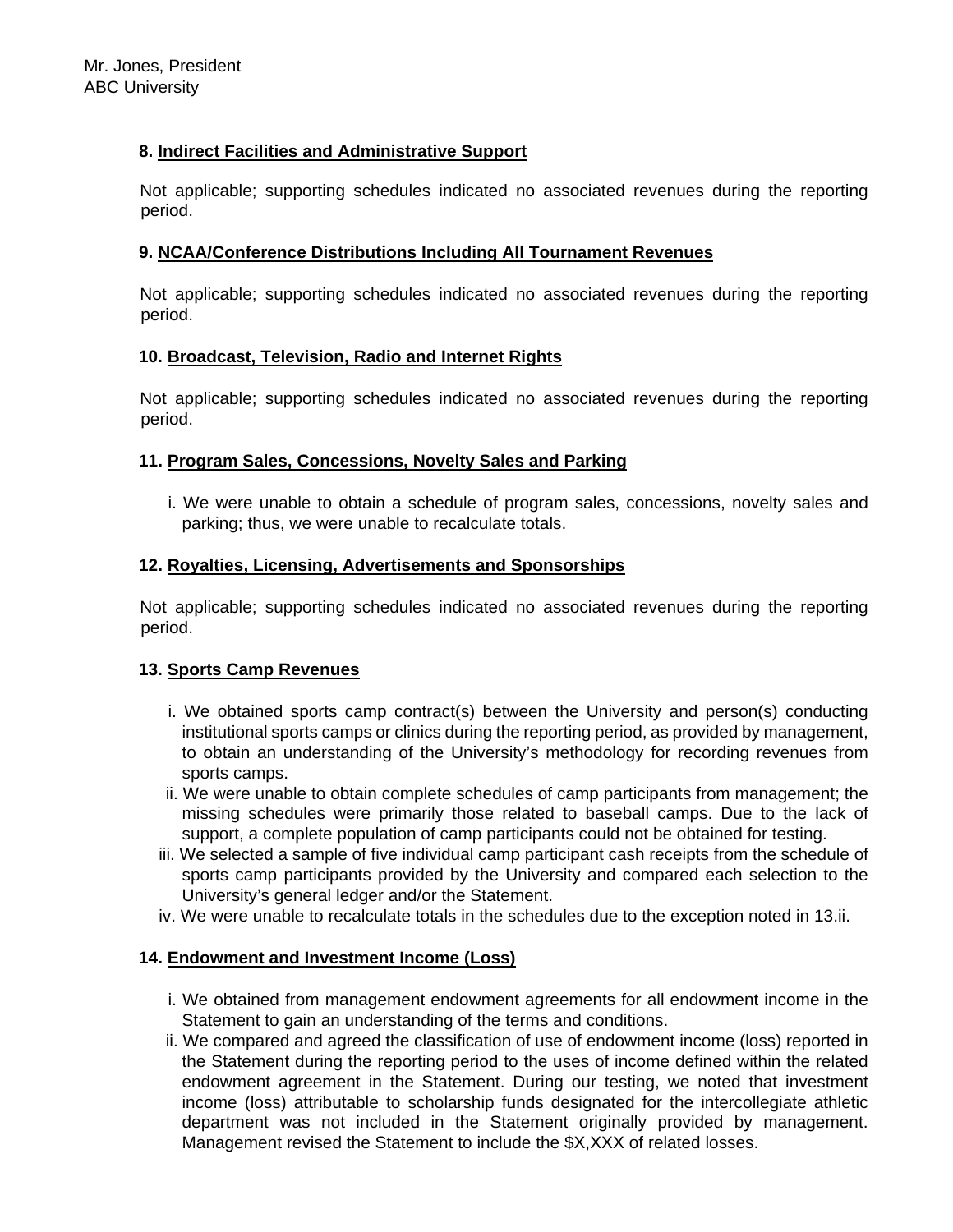iii. We recalculated totals.

#### **15. Other Revenue Sources**

- i. We recalculated totals.
- ii. We performed the following procedures for each category of expense, listed below, that the University's accounting records indicated it incurred during the year ended May 31, 20X6, if applicable, as reported in the schedules:

## **1. General**

- i. We compared each major expenses account over XX% of the total expenses to prior period amounts and budget estimates, if applicable.
- ii. We obtained and documented an understanding of any variances in excess of \$X,XXX (see "g" above).
- iii. We recalculated totals.

# **2. Athletic Student Aid**

- i. We selected a haphazard sample of XX students from the listing of institutional student aid recipients during the reporting period provided by management.
- ii. We obtained individual student-account detail for each selection from management and compared and agreed total aid allocated from the related aid award letter to the student's account.
- iii. We recalculated totals.

## **3. Guarantees**

- i. We were informed the University did not enter into any guaranteed contest agreements during the reporting period and, therefore, had no away-game settlement reports. The University did provide us with a list of away games during the reporting period in which we selected five travel expenses reports to test to supporting documentation.
- ii. We were informed the University did not enter into any guaranteed contest agreements during the reporting period and, therefore, no such agreements were obtained to agree the contractual agreement to expenses recorded by the University.
- iii. We compared and agreed related amounts expensed, identified in 3.i. above, by the University to the University's general ledger and/or the Statement.
- iv. We recalculated totals.

# **4. Coaching Salaries, Benefits, and Bonuses Paid by the University and Related Entities**

- i. We obtained from management a listing of coaches employed by the University and related entities during the reporting period.
- ii. We selected a haphazard sample of five coaches' contracts that included a men's and women's basketball coach from the above listing. A football coach's contract was not selected, as we were informed the University does not have a football team.
- iii. We compared and agreed the financial terms and conditions of each selection to the related coaching salaries, benefits, and bonuses recorded by the University and related entities in the Statement during the reporting period.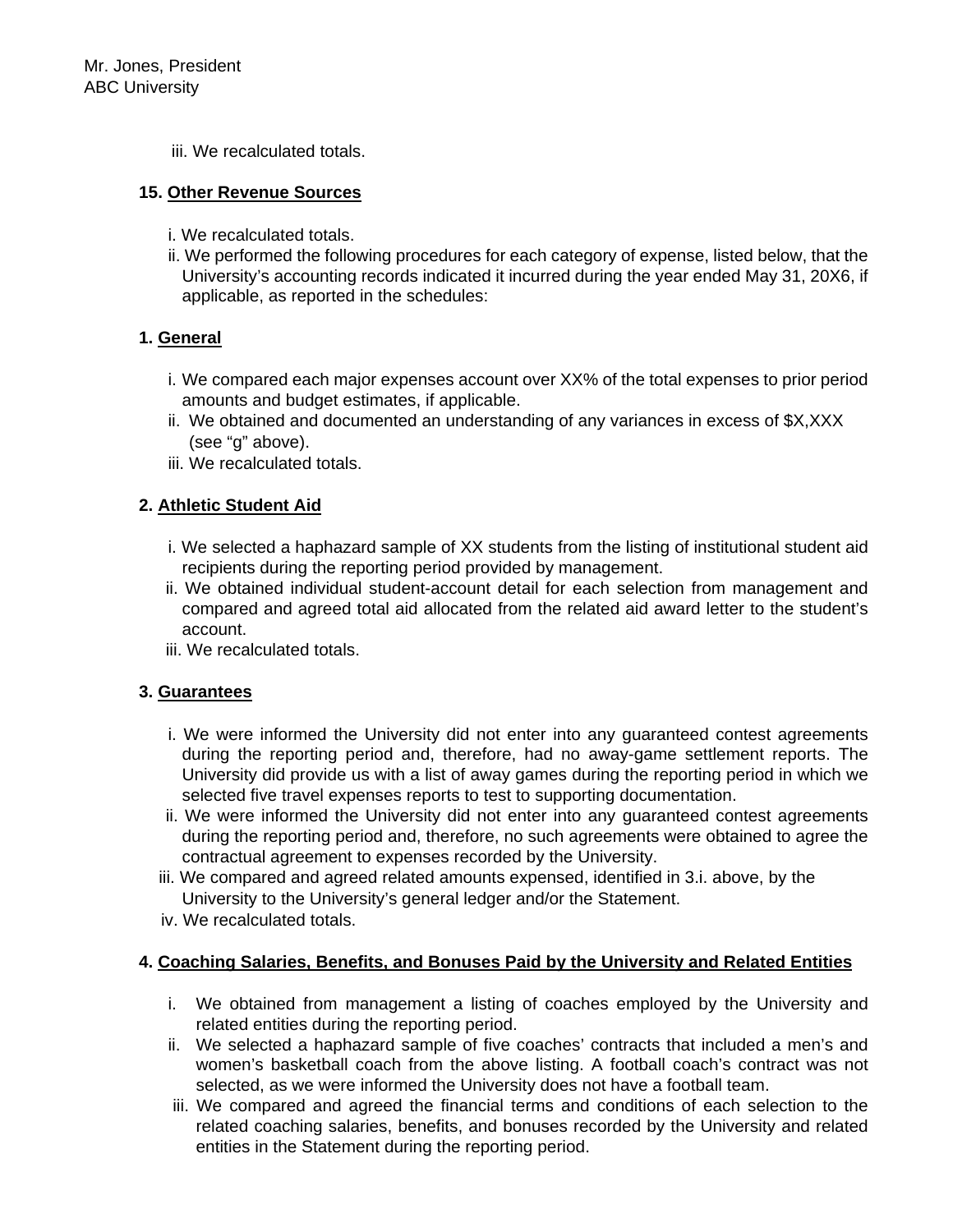- iv. We obtained from management W-2's for each selection.
- v. We compared the W-2's for each selection to the related coaching salaries, benefits and bonuses paid by the University and related entities expense recorded by the University in the Statement during the reporting period. During our testing, we noted that the W-2's issued to the selected coaches were based on a calendar year as compared to the Statement's reporting period for the year ended May 31, 20X6. In order to reconcile the W-2's to the coaches' salaries listed on the Statement, we recalculated the expected salary for the selected coaches based on the W-2 by incorporating changes in pay rates or benefit withholdings as provided by management. All amounts agreed without exception.
- vi. We recalculated totals.

# **5. Coaching Other Compensation and Benefits Paid by a Third-Party**

Not applicable; supporting schedules indicated no associated expenses during the reporting period.

## **6. Support Staff/Administrative Salaries, Benefits and Bonuses Paid by the University and Related Entities**

- i. We selected a haphazard sample of five support staff/administrative personnel employed by the University and related entities during the reporting period from a list of such personnel provided by management.
- ii. We obtained from management W-2's for each selection.
- iii. We compared the W-2's for each selection to the related support staff/administrative salaries, benefits and bonuses paid by the University and related entities expense recorded by the University in the Statement during the reporting period. During our testing, we noted that the W-2's issued to the selected support staff/administrative personnel were based on a calendar year as compared to the Statement's reporting period for the year ended May 31, 20X6. In order to reconcile the W-2's to the support staff/administrative personnel's salaries listed on the Statement, we recalculated the expected salary for the selected support staff/administrative personnel based on the W-2 by incorporating changes in pay rates or benefit withholdings as provided by management.
- iv. We recalculated totals.

## **7. Support Staff/Administrative Other Compensation and Benefits Paid by a Third-Party**

Not applicable; supporting schedules indicated no associated expenses during the reporting period.

#### **8. Severance Payments**

Not applicable; supporting schedules indicated no associated revenues during the reporting period.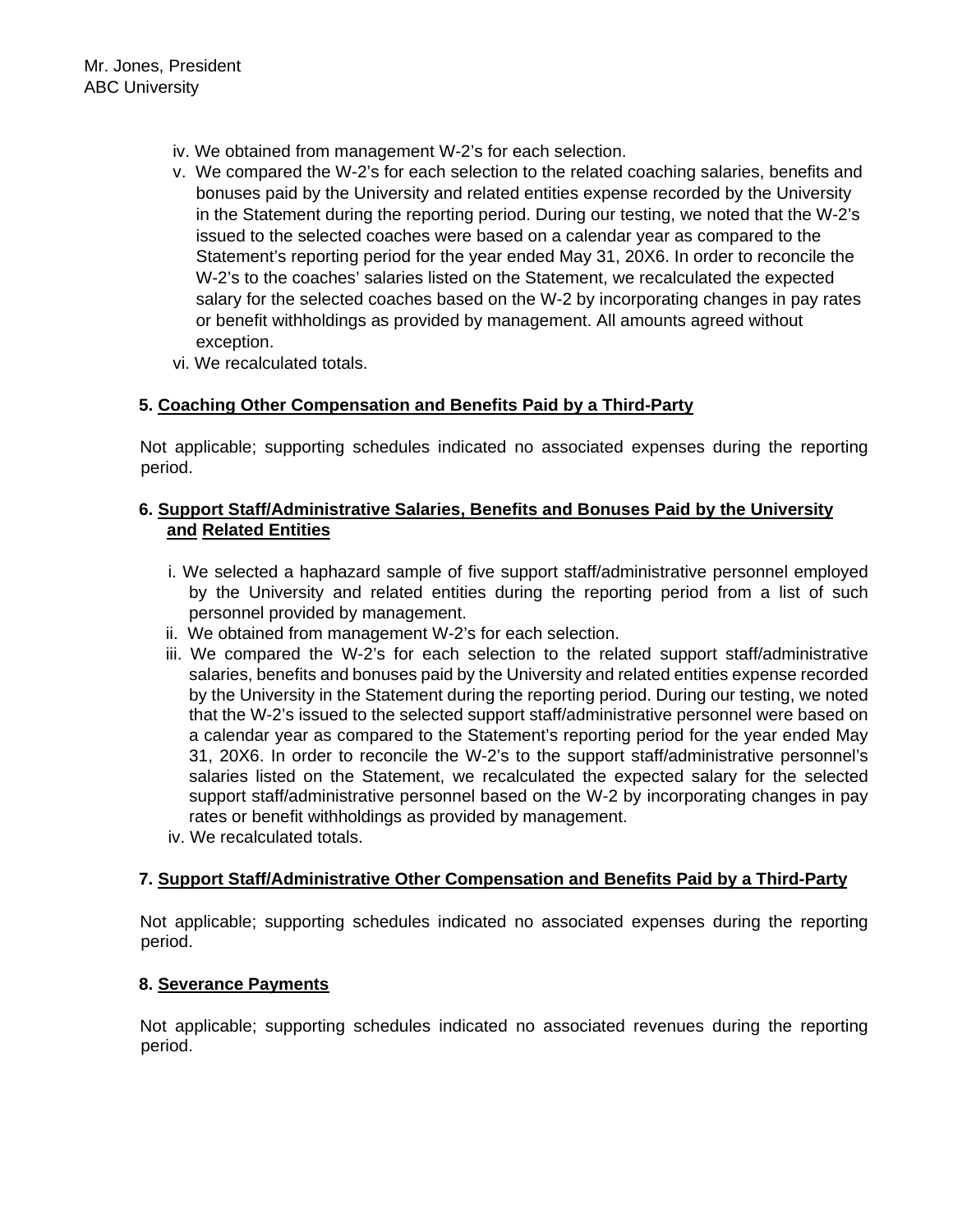# **9. Recruiting**

- i. We obtained from management an understanding of the University's recruiting expense policies.
- ii. We compared the University's policies to NCAA Division II manual, Article 13 and we noted that the University's recruiting policies are not as specific as the NCAA Division II manual, Article 13 in regards to official and nonofficial visits of prospective student-athletes.

# **10. Team Travel**

- i. We obtained from management an understanding of the University's team travel policies.
- ii. We compared the University's policies and agreed to NCAA Division II manual, Article 13. We did not note any exceptions.

# **11. Equipment, Uniforms and Supplies**

i. We recalculated totals.

# **12. Game Expenses**

i. We recalculated totals.

# **13. Fundraising, Marketing and Promotion**

Not applicable; supporting schedules indicated no associated expenses during the reporting period.

## **14. Sports Camp Expenses**

i. We recalculated totals.

# **15. Direct Facilities, Maintenance and Rental**

i. We recalculated totals.

# **16. Spirit Groups**

Not applicable; supporting schedules indicated no associated expenses during the reporting period.

# **17. Indirect Facilities and Administrative Support**

Not applicable; supporting schedules indicated no associated expenses during the reporting period.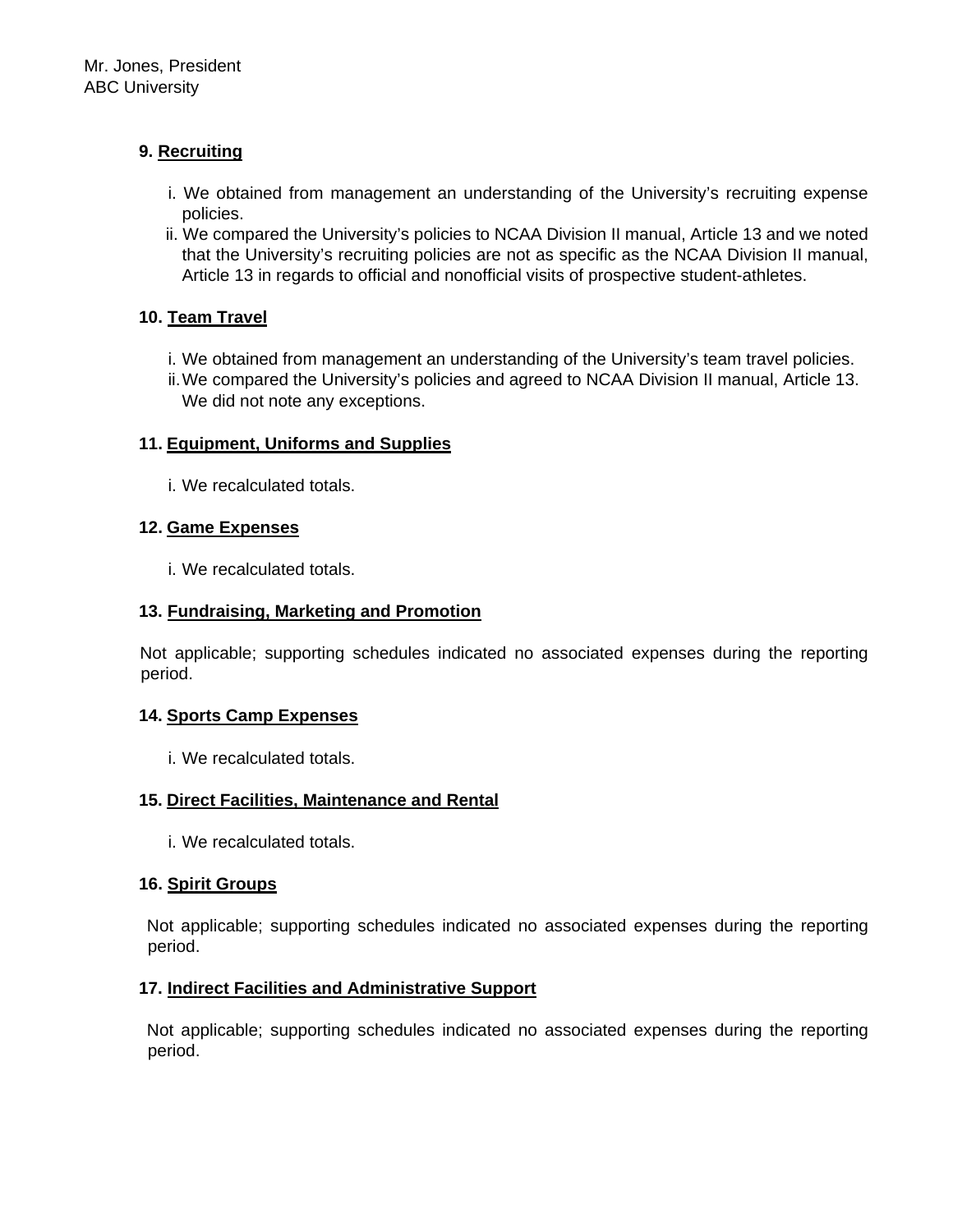# **18. Medical Expenses and Medical Insurance**

Not applicable; supporting schedules indicated no associated expenses during the reporting period.

## **19. Membership and Dues**

i. We recalculated totals.

# **20. Other Operating Expenses**

- i. We recalculated totals.
- j. We obtained from management the organization chart of the Athletics Department and confirmed the information with the Athletics Director.
- k. We determined that the accounting systems and procedures are documented.
- l. We discussed these procedures with management and noted their awareness of such procedures.
- m. We did not obtain the University's procedures for gathering information on the nature and extent of affiliated and outside organizational activity for or on behalf of the University's Intercollegiate Athletics Program as management indicated there were no associated expenses during the reporting period. Therefore, we did not perform a walk-through of one transaction for the procedures obtained.

We were not engaged to and did not conduct an examination, the objective of which would be the expression of an opinion on the compliance of the accompanying Statement of Revenues and Expenses of ABC University with NCAA Bylaw 6.2.3.1, or on the University's internal control over financial reporting or compliance with laws and regulations. Accordingly, we do not express such an opinion. Had we performed additional procedures, other matters might have come to our attention that would have been reported to you.

This report is intended solely for the information and use of the NCAA, the President of the University and management of the University, and is not intended to be, and should not be, used by anyone other than these specified parties.

Anytown, Anystate December 21, 20X6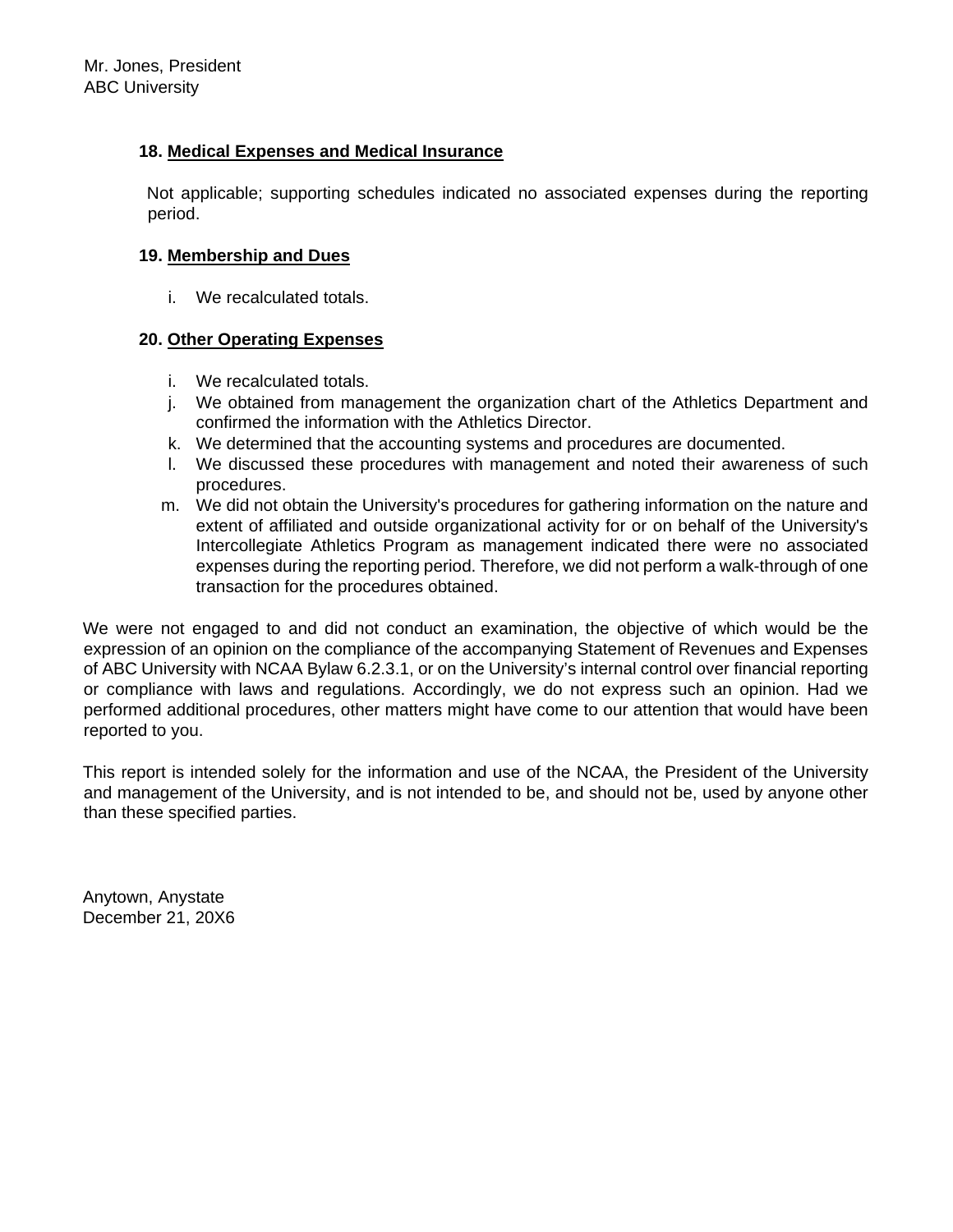#### **ABC UNIVERSITYINTERCOLLEGIATE ATHLETICS DEPARTMENT**

#### **Statement of Revenues and Expenses**

#### **Year Ended May 31, 20X6**

|                                                  | Soccer         |            | Basketball    |            |               | All        | General<br>Non-Program |                |  |
|--------------------------------------------------|----------------|------------|---------------|------------|---------------|------------|------------------------|----------------|--|
|                                                  | Men            | Women      | Men           | Women      | Baseball      | Other      | Specific               | Total          |  |
| Revenues                                         |                |            |               |            |               |            |                        |                |  |
| Sports camps                                     | XXX, XXX<br>\$ | XX<br>\$   | XXX,XXX<br>\$ | XX<br>\$   | XXX,XXX<br>\$ | \$<br>XX   | XXX,XXX<br>\$          | XXX, XXX<br>\$ |  |
| <b>Restricted gifts</b>                          | X, XXX         | <b>XXX</b> | X,XXX         | <b>XXX</b> | X, XXX        | <b>XXX</b> | X, XXX                 | XX,XXX         |  |
| Restricted-Booster Clubs, including ticket sales | XX, XXX        | XX,XXX     | XX, XXX       | XX,XXX     | XX,XXX        | XX, XXX    | XX,XXX                 | XX, XXX        |  |
| Endowment (loss) income                          | <b>XXX</b>     | (XX)       | <b>XXX</b>    | XX         | (XXX)         | XX         | <b>XXX</b>             | XX, XXX        |  |
| Total revenues                                   | XX, XXX        | XX, XXX    | XX, XXX       | XX, XXX    | XX, XXX       | XX, XXX    | XX, XXX                | XX, XXX        |  |
| <b>Expenses</b>                                  |                |            |               |            |               |            |                        |                |  |
| Coaches' salaries                                | XX.XXX         | XX,XXX     | XX,XXX        | XX,XXX     | XX, XXX       | XX, XXX    | XX,XXX                 | XX,XXX         |  |
| Other salaries                                   | XX             | XX         | XX            | XX         | XX            | XX         | XX                     | XX             |  |
| Sports camps' salaries                           | X, XXX         | X, XXX     | X, XXX        | X, XXX     | X, XXX        | X, XXX     | X, XXX                 | X, XXX         |  |
| Graduate assistants                              | X, XXX         | X, XXX     | X, XXX        | X, XXX     | X, XXX        | X, XXX     | X, XXX                 | X, XXX         |  |
| Benefit allocation                               | XX, XXX        | XX, XXX    | XX, XXX       | XX, XXX    | XX, XXX       | XX, XXX    | XX, XXX                | XX, XXX        |  |
| Total salaries and benefits                      | XX, XXX        | XX, XXX    | XX, XXX       | XX, XXX    | XX, XXX       | XX, XXX    | XX, XXX                | XX, XXX        |  |
| Travel                                           | XX,XXX         | XX,XXX     | XX,XXX        | XX,XXX     | XX,XXX        | XX, XXX    | X, XXX                 | XX,XXX         |  |
| Financial aid                                    | XXX, XXX       | XXX, XXX   | XX, XXX       | XXX, XXX   | XXX, XXX      | XXX, XXX   | XXX, XXX               | XXX, XXX       |  |
| Maintenance and general administration           | X, XXX         | X, XXX     | X.XXX         | X, XXX     | X, XXX        | X, XXX     | X, XXX                 | XX, XXX        |  |
| Equipment and supplies                           | XX,XXX         | XX,XXX     | XX,XXX        | XX,XXX     | XX,XXX        | XX,XXX     | XX, XXX                | XX, XXX        |  |
| Rentals                                          | XX             | XX         | XX            | XX         | X, XXX        | XX         | XX                     | X, XXX         |  |
| Dues                                             | XX             | XX         | XX            | XX         | XX            | XX         | XX                     | <b>XXX</b>     |  |

Appendix A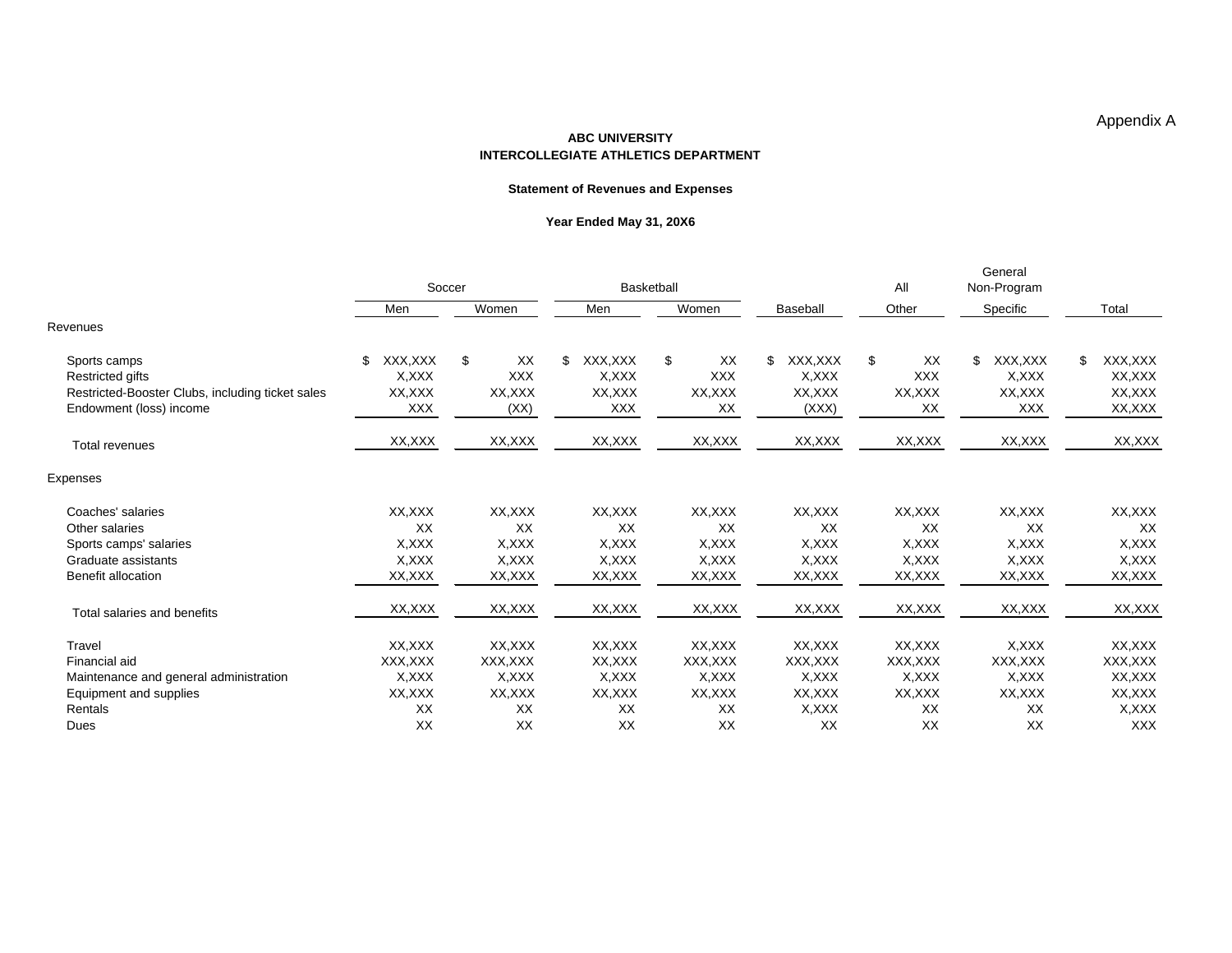| Total expenses | Deficiency of revenues |                |           |           |          |            |                |           |            |
|----------------|------------------------|----------------|-----------|-----------|----------|------------|----------------|-----------|------------|
| over expenses  |                        | XXX.XXX        | XXX.XXX   | XXX.XXX   | XXX.XXX  | XXX.XXX    | XXX.XXX        | XXX.XXX   | XXX.XXX    |
|                |                        | (XXX.<br>.XXX) | (XXX.XXX) | (XXX.XXX) | XXX.XXX) | (XXX, XXX) | <b>XXX.XXX</b> | (XXX.XXX) | (XXX, XXX) |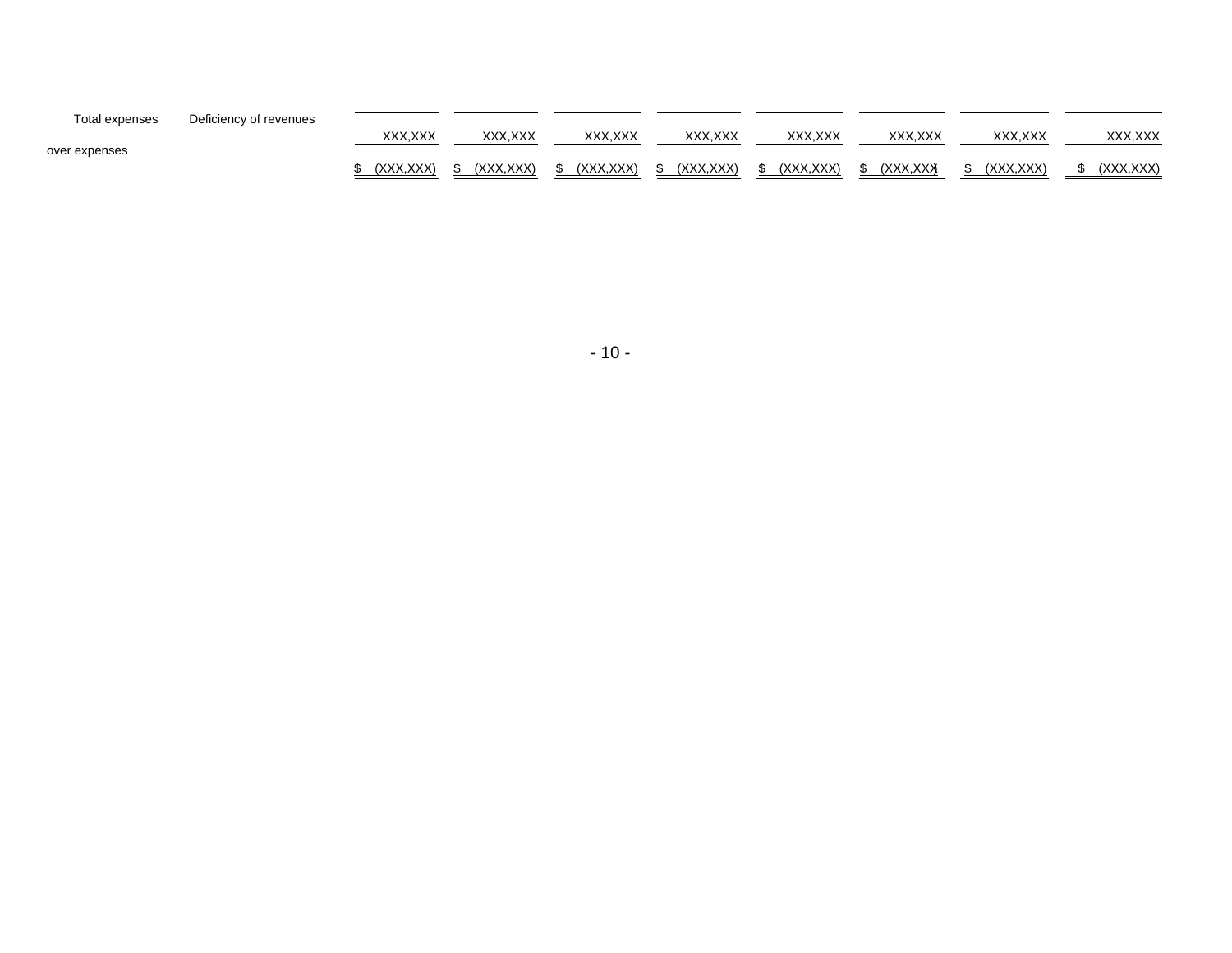# **ABC UNIVERSITY**

# **INTERCOLLEGIATE ATHLETICS DEPARTMENT**

#### **Note To Statement Of Revenues And Expenses**

**Year Ended May 31, 20X6** 

# **Intercollegiate Athletics Capital Expenditures**

The University has a formal written capitalization and depreciation policy. The University capitalizes all purchases or donations of land, all building additions and improvements, and land improvements equal to or greater than \$XX,XXX, and individual equipment with a cost greater than or equal to \$X,XXX with a useful life of more than one year. Capital expenditures are depreciated over their estimated useful lives using the straight-line method. Capital expenditures less than \$X,XXX or with a useful life of less than one year are expensed as incurred. The following useful lives are used for depreciation purposes:

|                        | Years   |  |  |
|------------------------|---------|--|--|
| Computers              | $3 - 5$ |  |  |
| Furniture              |         |  |  |
| Astroturf              | 10      |  |  |
| <b>Athletic Fields</b> | 20      |  |  |
| <b>Buildings</b>       | 40      |  |  |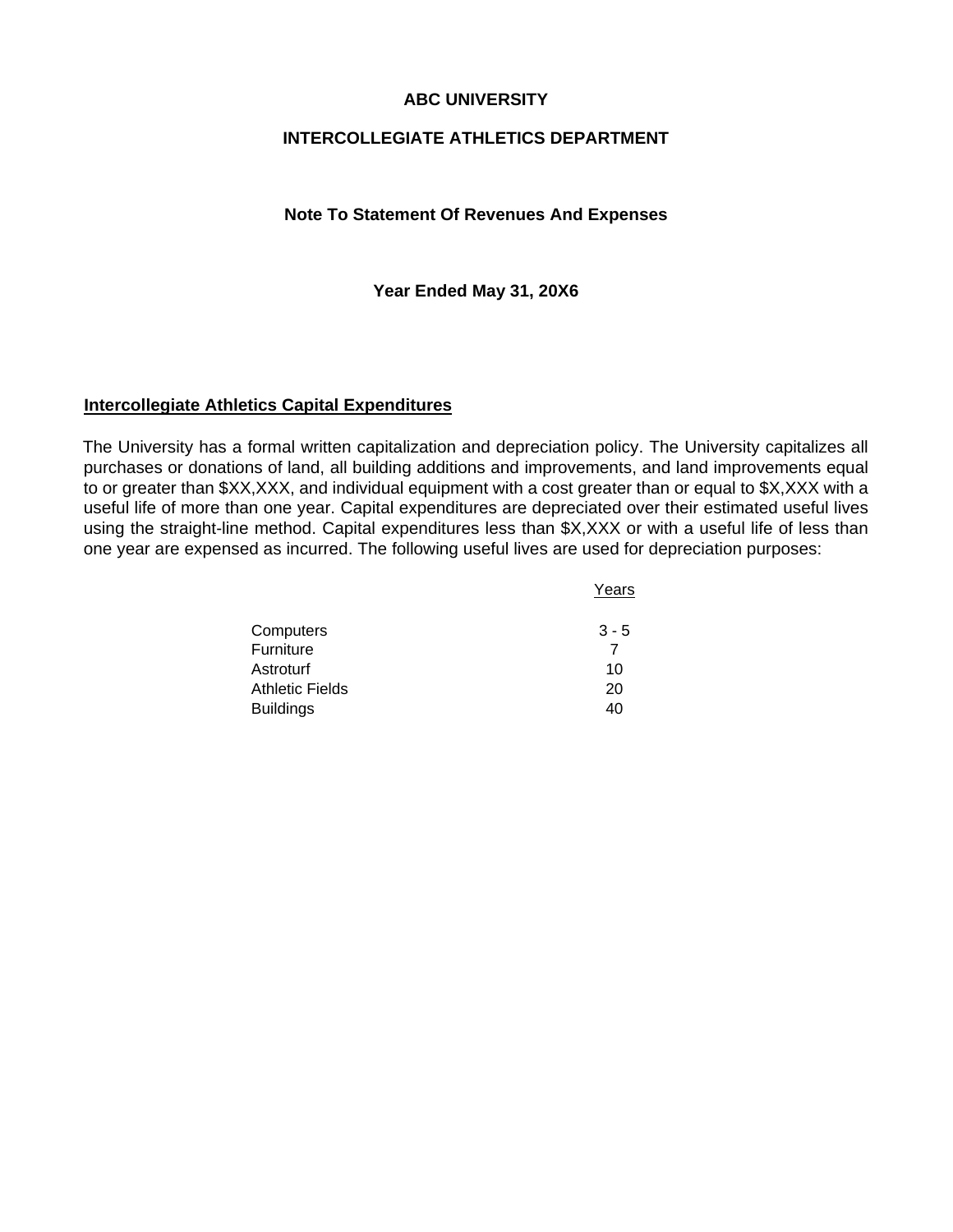# **APPENDIX 2**

## **INDEPENDENT ACCOUNTANT'S REPORT ON APPLYING AGREED-UPON PROCEDURES**

#### Boards of Directors ABC University and ABC Services

 We have performed the procedures enumerated below, which were agreed to by ABC University (University) and ABC Services (ABC) solely to assist you in evaluating University's compliance during the origination period of June 1, 20X5 through June 15, 20X6, with requirements related to Eligible Loans as defined in an Indenture of Trust, or the Series 2015A Supplemental Indenture of Trust, each dated June 1, 20X5. University's management is responsible for compliance with these requirements and establishing and maintaining effective internal control over compliance. This agreed-upon procedures engagement was conducted in accordance with attestation standards established by the American Institute of Certified Public Accountants. The sufficiency of these procedures is solely the responsibility of those parties specified in this report. Consequently, we make no representation regarding the sufficiency of the procedures described below either for the purpose for which this report has been requested or for any other purpose.

Our procedures and findings are as follows:

We selected a sample of XX loan applications approved and funded by the Series 2015A Bonds, using monetary unit sampling, from a listing provided by University management showing the details of loans from the origination period ended June 15, 20X6 (loan listing). For each loan selected, we performed the following procedures:

- a. We obtained from University management a copy of the application package submitted by the student.
	- i. We determined whether the borrower's selected repayment terms as documented in the application package, and the applicable percentage rate, matched the loan listing. We were advised borrowers may qualify for the following interest rates: X.XX% per annum if the student borrower chooses to begin immediate repayment, X.XX% per annum if the student borrower chooses to determine the principal while the student borrower is in school and X.XX% per annum if the student borrower chooses to defer principal and interest while the student borrower is in school.
		- No exceptions were noted
	- ii. We determined whether information in the application package indicated that all loans have a co-signer and that the co-signer had a FICO score of at least XXX and no active bankruptcy.
		- No exceptions were noted
	- iii. We determined whether information in the application package indicated that the student borrower is a State resident or attending a State educational institution and has certified he or she has no defaulted student loans with University.
		- No exceptions were noted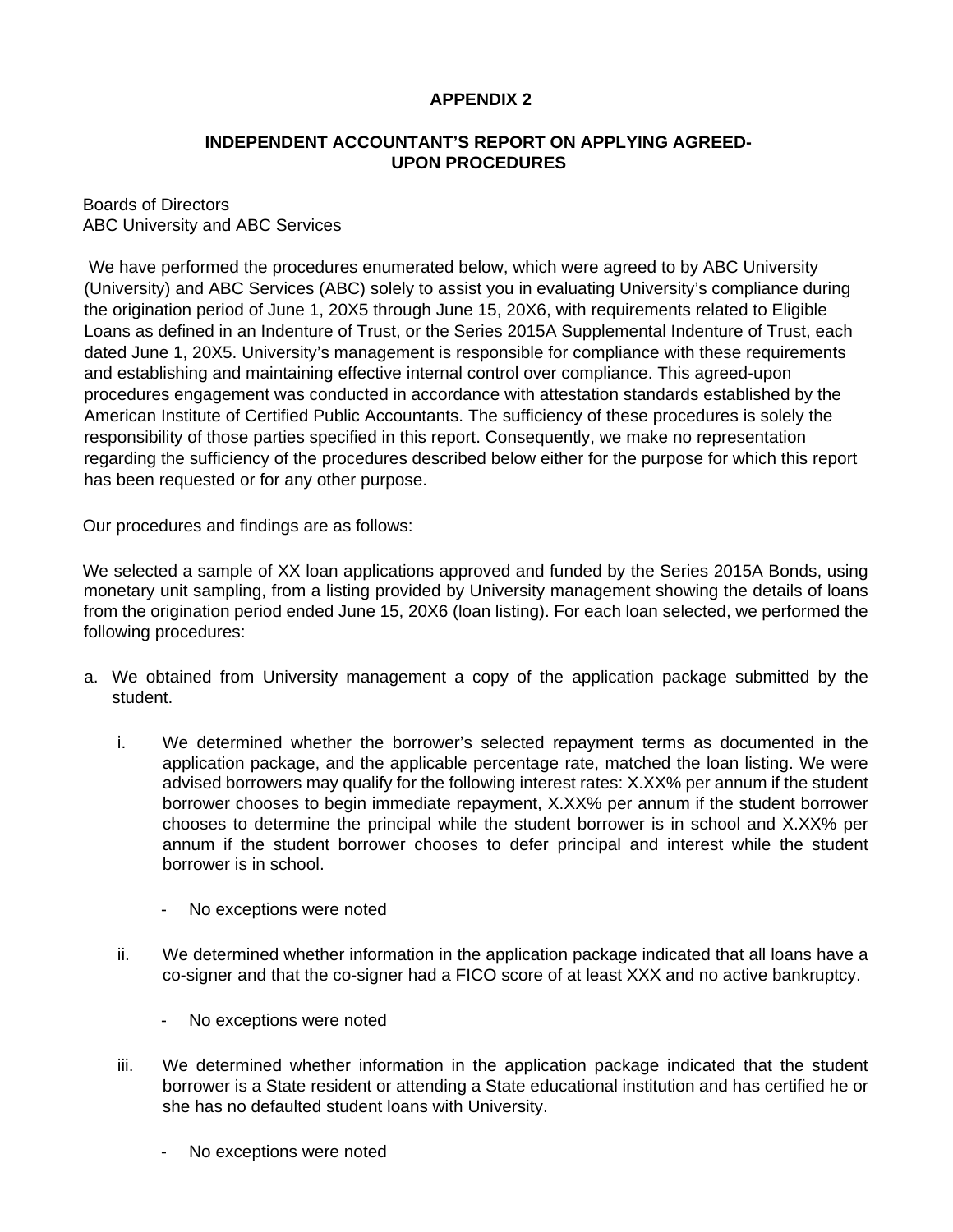Board of Directors ABC University and ABC Services Page 2

- iv. We determined whether information in the application package indicates that the origination fees were charged by University as follows: X% for FICO scores equal to or greater than XXX, X% for FICO scores equal to or greater than XXX, but less than XXX, and X% for FICO scores less than XXX but at least equal to or more than XXX.
	- No exceptions were noted
- v. We determined whether information in the application package indicated that the repayment terms of the loans and the required aggregate principal balances comply with the following requirements: initial principal balances of \$XX,XXX or more requiring repayment in level monthly installments over a maximum of XX years and loans with initial principal balances of less than \$XX,XXX amortizing in such manner over a maximum of XX years; subject to extension by forbearance.
	- No exceptions were noted
- vi. We determined whether information in the application package indicated that University required the educational institution to certify both that the student borrower was currently enrolled and that the loan amount, before fees, did not exceed cost of attendance less other financial aid.
	- No exceptions were noted
- vii. We determined whether documentation provided by University indicated that selected loans were made to student borrowers attending educational institutions that were eligible to receive Title IV funds or institutions or programs authorized or approved by a U.S. public entity or state agency, or accredited by a U.S. accrediting agency recognized by the U.S. Department of Education or by a professional accrediting body.
	- No exceptions were noted
- b. We determined whether origination reports provided by management indicated that University originated no greater than:
	- i. \$XX,XXX,XXX of loans for which principal and interest was to be initially deferred by the underlying borrower.
		- No exceptions were noted
	- ii. \$X,XXX,XXX of loans for which principal and interest was to be initially deferred by the underlying borrower, and the borrower, upon origination, has more than three years before his or her anticipated separation date from the related educational institution.
		- No exceptions were noted
	- iii.  $$X, XXX, XXX$  of loans to be borrowers attending a Proprietary School.
		- No exceptions were noted